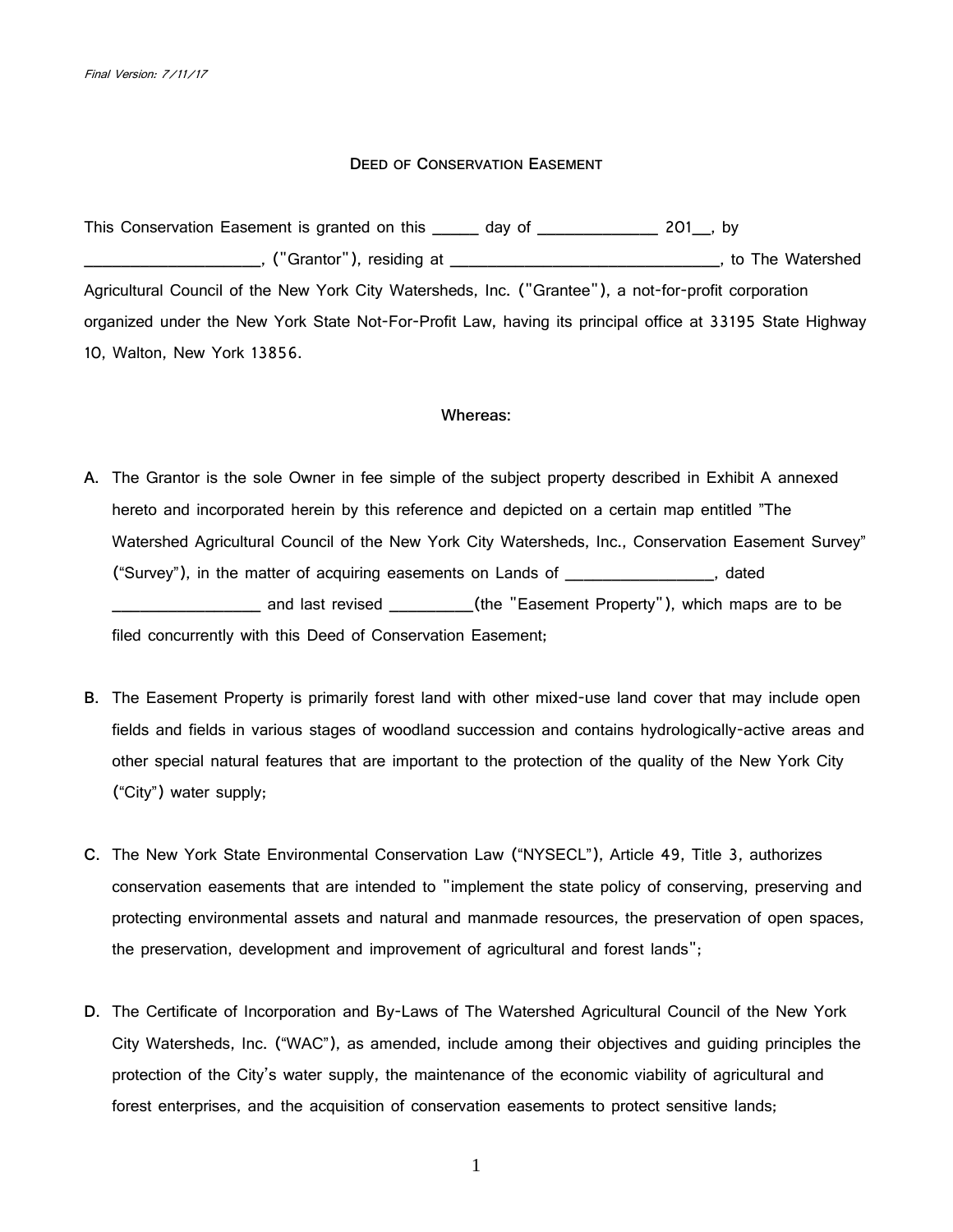- **E.** The 1997 New York City Watershed Memorandum of Agreement and the Water Supply Permit issued to the City by the New York State Department of Environmental Conservation on December 24, 2010, provide the framework for programs funded by New York City pursuant to which WAC may acquire conservation easements at fair market value from willing sellers; and
- **F.** The Grantee is a "qualified conservation organization," as defined by the Internal Revenue Code, and a "not-for-profit conservation organization," as defined by New York State Environmental Conservation Law, and accepts the responsibility of stewarding and enforcing the terms of this Conservation Easement and upholding its Conservation Purposes, as defined herein.

**Now, therefore**, for the reasons given above, and in consideration of \_\_\_\_\_\_\_\_ Dollars (\$##) paid, the receipt and sufficiency of which is hereby acknowledged, the Grantor voluntarily grants and conveys to the Grantee, and the Grantee voluntarily accepts, a conservation easement as defined by Article 49, Title 3, of the NYSECL consisting of the terms, covenants, rights, restrictions and obligations described herein ("Conservation Easement").

**1. CONSERVATION PURPOSES.**

This Conservation Easement is intended to protect the water quality of the New York City water supply watershed by restricting, prohibiting and/or limiting activities on the Easement Property that have the potential to degrade water quality, and to allow forestry activities to be conducted on the Easement Property ("Conservation Purposes"). In furtherance of this objective, this Conservation Easement generally seeks, among other things, to:

- **A.** ensure that the forested areas of the Easement Property remain undeveloped, unfragmented and forested;
- **B.** ensure that forest management activities are conducted in a manner that is protective of water quality;
- **C.** conserve natural resources such as water, soil, and vegetation on the Easement Property that have a direct impact on water quality;
- **D.** limit the manner, location and extent of soil disturbance on the Easement Property so as to prevent or limit erosion;
- **E.** limit the form, location, and density of development on the Easement Property; and
- **F.** facilitate stewardship of the Easement Property.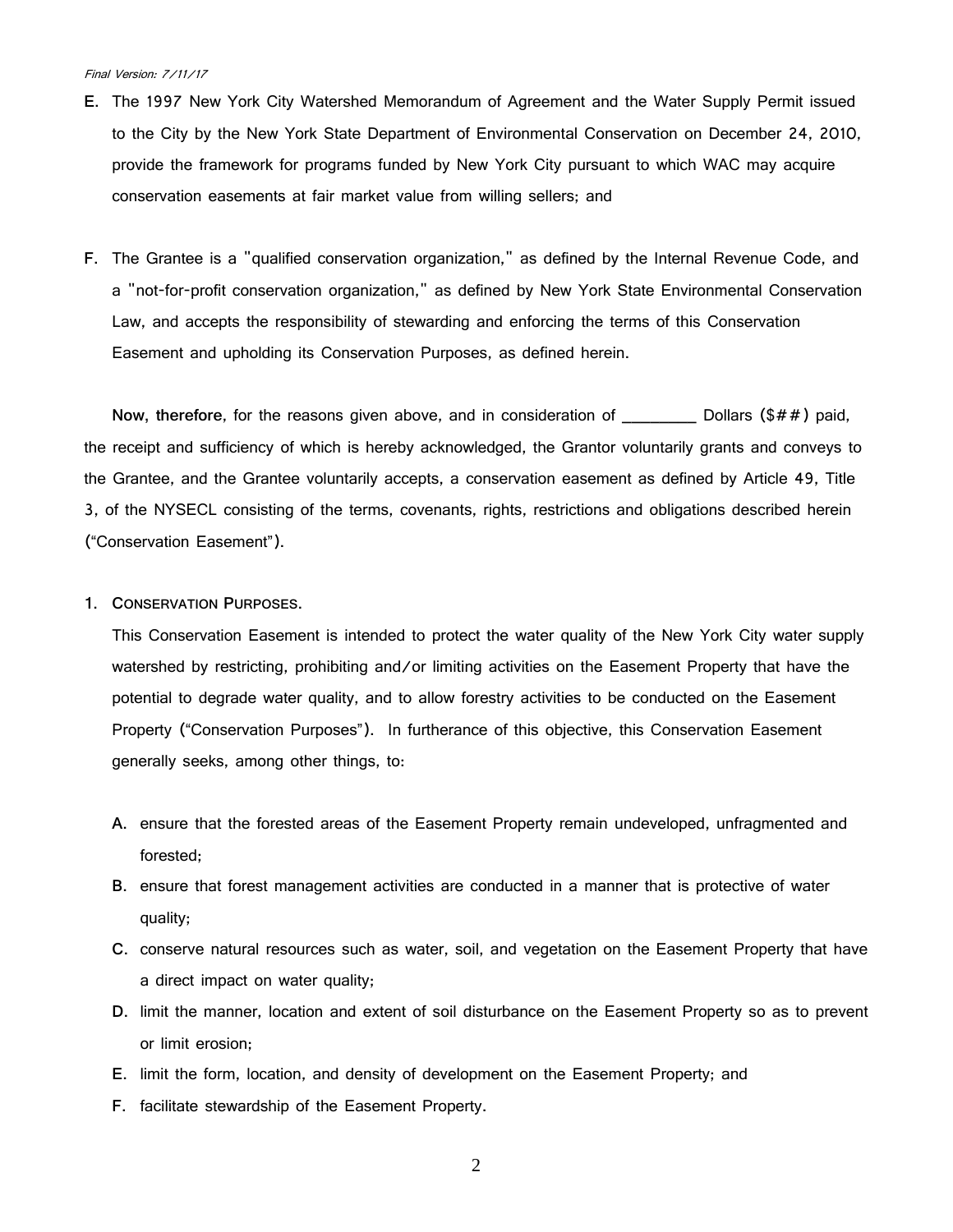**2. DEFINITIONS.**

The following terms shall have the stated meanings when used in this Conservation Easement:

- **A. Acceptable Development Area (ADA)** One of three Designated Use Areas, hereinafter defined, the boundaries of which are identified on the Survey, within which certain activities are either allowed, restricted or prohibited under this Conservation Easement.
- **B. Agricultural Activities** Tilling, haying, brush-hogging, plowing, harrowing, the application of manure or pesticides, the confinement and pasturing of livestock, Christmas tree production, the production of orchards and/or the cultivation of crops.
- **C**. **Baseline Documentation** The set of documents that consists of photographs, maps, surveys and supporting text that the Grantor and Grantee mutually agree describes the general condition of the Easement Property, documents the location of buildings, improvements, and driveways on the Easement Property, and defines the boundaries of the Designated Use Areas (hereinafter defined) of the Easement Property as of the date of this Conservation Easement.
- **D**. **Best Management Practices (BMPs)** Land use methods, measures, improvements or actions considered to be the most practical and effective in preventing or reducing the contamination or degradation of the water supply.
- **E**. **Bluestone Extraction** The mining of bluestone from an exposed area of bedrock.
- **F**. **Bluestone Extraction Plan** A plan that provides for the identification and application of resourcespecific, managerial and/or structural BMPs designed to mitigate potential adverse impacts of Bluestone Extraction to water quality.
- **G. Commercial Forestry** The felling of trees equal in volume to more than 5,000 board feet of timber or 15 standard cords on the Easement Property during one calendar year.
- **H. Designated Use Areas**  The three areas of the Easement Property, consisting of the Acceptable Development Area, Multiple Use Area and Forest Area, the boundaries of which are defined on the Survey, within which certain activities are either allowed, restricted or prohibited under this Conservation Easement.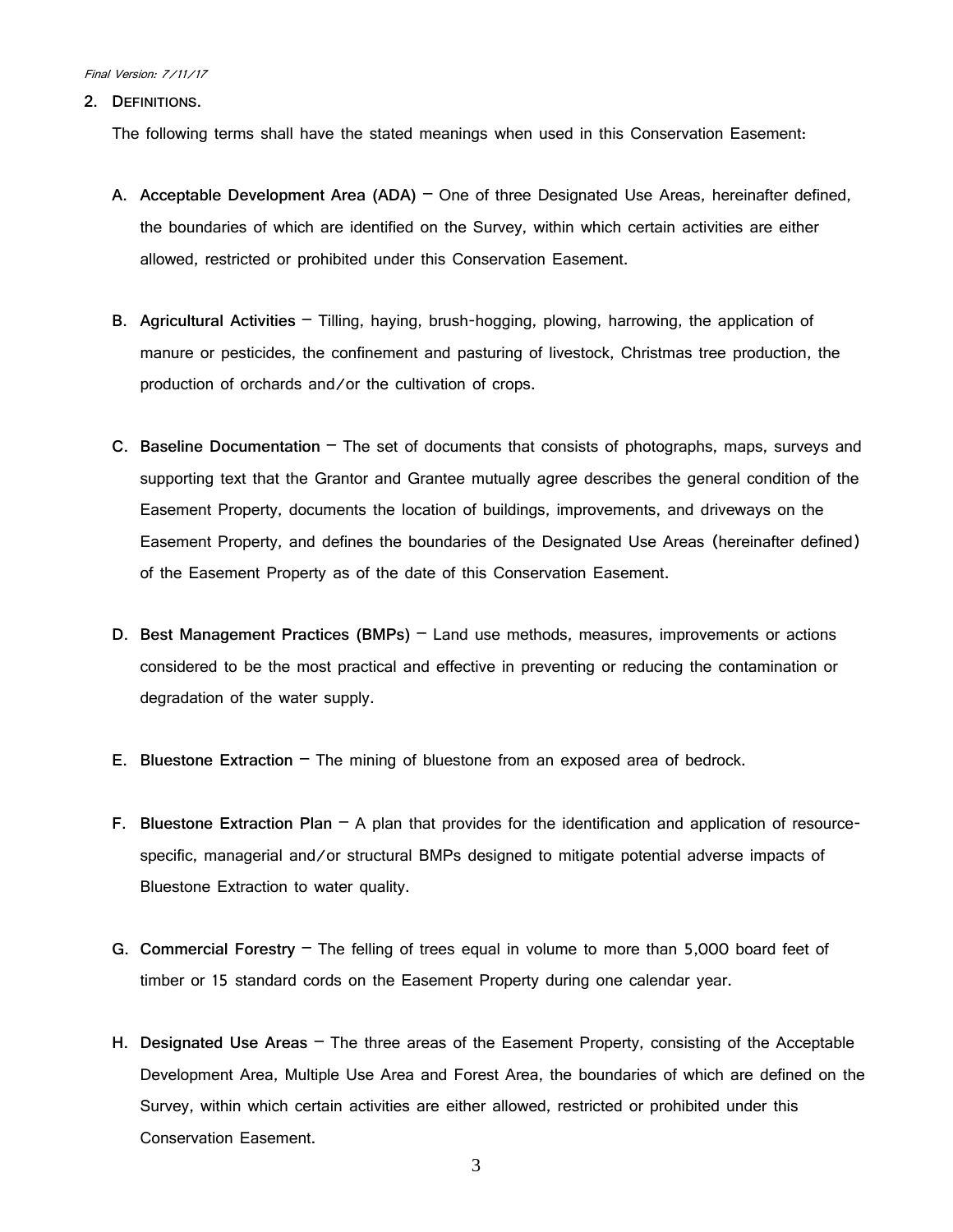- **I. Forest Activities**  The production of timber and other forest products including firewood (in amounts less than that which constitutes Commercial Forestry), maple syrup, ginseng, and mushrooms.
- **J. Forest Area (FA)** One of three Designated Use Areas, the boundaries of which are identified on the Survey, within which certain activities are either allowed, restricted or prohibited under this Conservation Easement.
- **K. Forest Harvest Plan** A written plan prepared in accordance with Grantee's standards that provides a statement of goals and objectives for a specific commercial timber harvest, including the identification and proposed application of water-quality BMPs and describes the size and timing of a harvest and the BMPs to be implemented to mitigate potential adverse environmental impacts.
- **L. Historical Debris Pile –** An accumulation of discarded materials, such as plastic, metal, bottles, cans, vehicles or parts thereof, construction or demolition material, and/or household appliances, that existed on the Easement Property prior to the date of this Conservation Easement.
- **M. Impervious Surface** Surface area that is either impervious to water or which substantially prevents the infiltration of water into the soil at that location. Impervious Surfaces include, but are not limited to: pavement, concrete, asphalt, rooftops, and other hard surfacing materials, and do not include soil, crushed stone, or gravel surfaces.
- **N. Multiple Use Area (MUA)** One of three Designated Use Areas, the boundaries of which are identified on the Survey within which certain activities are either allowed, restricted or prohibited under this Conservation Easement.
- **O**. **New York City Watershed**  The land area contributing surface water to the New York City water supply.
- **P**. **Pollutant**  Unpermitted dredged spoil, solid waste, incinerator residue, sewage, effluent, garbage, sewage sludge, munitions, chemical waste, biological material, radioactive material, heat, wrecked or discarded equipment, rock, sand, and industrial and municipal waste discharged into water.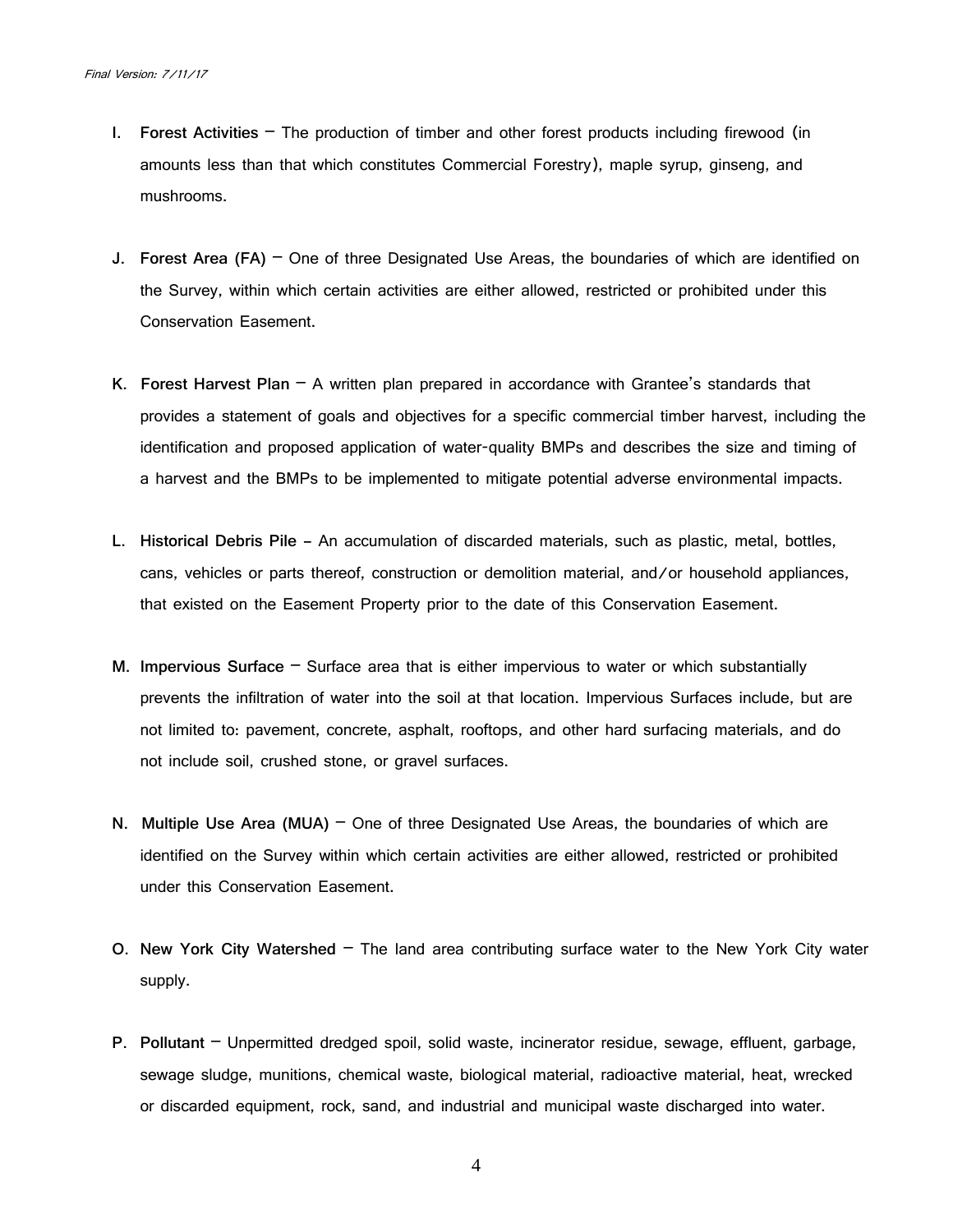- **Q. Sediment**  Organic or mineral solids or colloids that are or have been transported by the process of hydrologic, hydraulic, or atmospheric transport, including but not limited to erosion.
- **R. Sewage Treatment System** Any improvement that is used for the collection and/or treatment and/or disposal of sewage, whether or not such use is routine.
- **S. Subdivision** The division of the Easement Property into tax parcels that differ from those of which the Easement Property is comprised as of the date of this Conservation Easement or any alteration or change of any lot line or boundary of any such tax parcel.
- **T. Trail** A linear, cleared, non-impervious path less than 8 feet in width.
- **U. Utility(ies)** Pipes, cables, transformers, poles and other structures that provide electricity, heat, and/or communication services, municipal or community water, and/or municipal or community sewer services on, over, or under the Easement Property.
- **V. Waste** All forms of waste, including trash, refuse, debris, septic effluent, sewage, sewage sludge or liquid, garbage, discarded chemicals, radioactive materials, and hazardous or toxic substances as defined by Federal, State or Local law.
- **W. Watercourse** A visible path through which surface water travels on a regular basis, including an intermittent stream, pond or lake, seep, and spring, which may or may not be identified as a Watercourse in the Baseline Documentation. A drainage ditch, swale or surface feature that contains water only during and immediately after a rainstorm or snow melt is not a Watercourse.
- **X. Watercourse and Wetland Work** Any activity conducted within a Watercourse or Wetland that may create a surface or subsurface disturbance, including but not limited to: cutting or removal of trees and other vegetation, pond construction and maintenance, stream bank and stream bed disturbance or stabilization, and bridge or culvert placement and removal. Maintenance of existing fords, crossings, bridges and culverts, repair and maintenance of existing springs and spring boxes shown on the Baseline Documentation are not considered Watercourse or Wetland Work.
- **Y. Wetland** Any area that is inundated or saturated by surface or ground water at a frequency and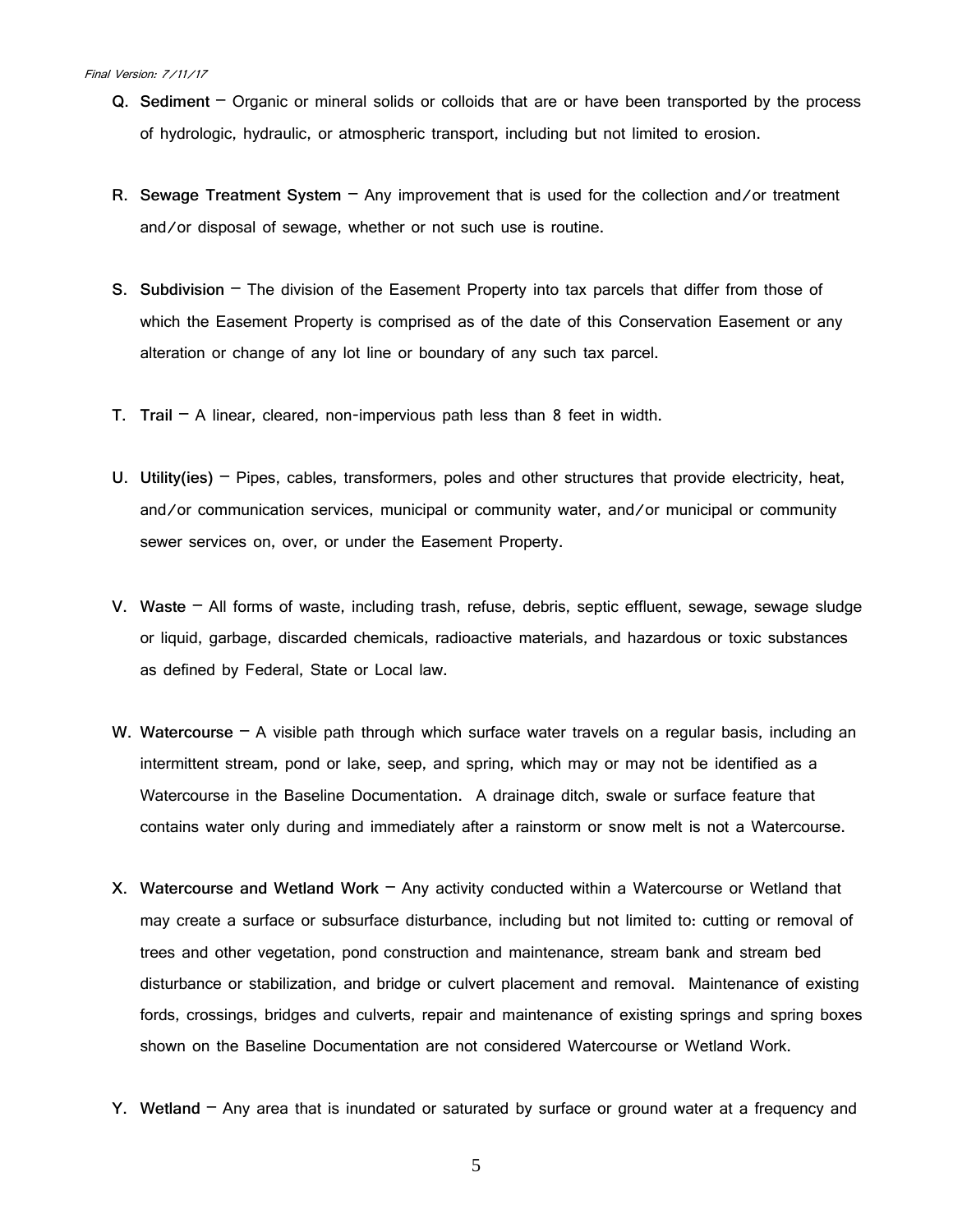duration sufficient to support, and that under normal conditions does support, vegetation typically adapted for life in saturated soil conditions. Wetlands include swamps, marshes and bogs which may or may not be identified as a Wetland in the Baseline Documentation.

**3. DESIGNATED USE AREAS.**

The Easement Property is divided into three distinct Designated Use Areas referred to as the Acceptable Development Area (ADA), the Multiple Use Area (MUA) and the Forest Area (FA), the locations of which are defined and depicted in the Survey. Within each of these Designated Use Areas, certain activities, described in detail herein, are either allowed without prior notice to or approval of Grantee, allowed only with prior written notice to Grantee, allowed only with prior notice to and written approval of Grantee, or prohibited hereunder.

- ADA: The ADA is the Designated Use Area within which any activity is allowed subject only to the restrictions set forth in Section 4. It is the only Designated Use Area within which a residential structure and/or Sewage Treatment System is allowed.
- FA: Forest Activities, Commercial Forestry, and other activities that are conducted in conformance with the restrictions set forth in Section 4 below are allowed within the FA.
- MUA: The MUA is the area in which activities, including but not limited to those allowed in the FA, are allowed unless they are specifically prohibited by this Conservation Easement, provided such activities are conducted in conformance with the restrictions set forth in Section 4 below.
- **4. RESTRICTIONS ON USE OF THE EASEMENT PROPERTY.**
	- **A. Subdivision and/or Conveyance of Parcels:**
		- 1. Subdivision of the Easement Property is prohibited.
		- 2. The conveyance, transfer or grant of less than the total acreage comprising the Easement Property is prohibited.
		- 3. Boundary line adjustments that reduce the number of tax parcels but do not alter the common boundary lines with tax parcels that are not covered by this Conservation Easement are allowed with prior written notice to the Grantee.
		- 4. Any act not specifically allowed above or elsewhere in this Conservation Easement, that changes the size or configuration of the Easement Property is prohibited.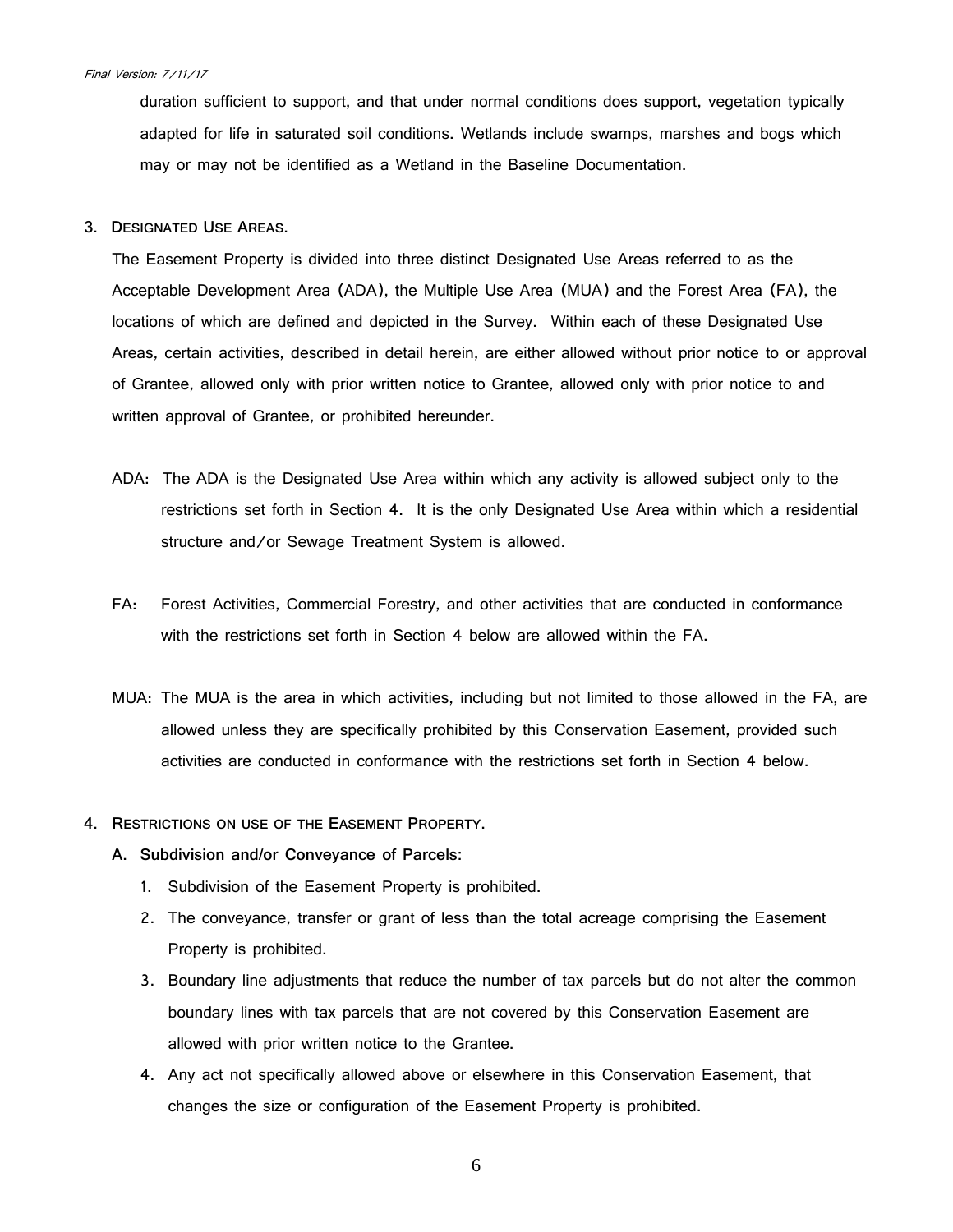- **B. Agricultural Activities.**
	- 1. Agricultural Activities are allowed in the ADA without prior notice to or approval of Grantee.
	- 2. Agricultural Activities are prohibited within the FA except for wildlife feed-plots consistent with Section 4(K).
	- 3. Agricultural Activities are allowed in the MUA subject to the following conditions:
		- a. Agricultural Activities shall not occur on more than 20 acres of the MUA during the course of one calendar year, except as otherwise provided in Section  $4(B)3(f)$ ;
		- b. tilled or cultivated soil shall be revegetated as soon as practicable and shall not be exposed during winter months;
		- c. Grantor shall erect and maintain adequate fences so as to exclude livestock from Watercourses and Wetlands;
		- d. Grantor shall prevent the discharge of Waste or contaminated runoff from livestock into any Watercourse or Wetland;
		- e. Agricultural Activities that disturb soil within 25 feet of a Watercourse or Wetland are allowed only with prior notice to and written approval of Grantee; and
		- f. brush hogging and haying may occur on more than 20 acres but is prohibited within 25 feet of a Watercourse or Wetland. Notwithstanding the aforesaid, brush hogging within 25 feet of a Watercourse or Wetland for the sole purpose of removing an invasive species is allowed with prior notice and written approval of the Grantee.

# **C. Forest Activities**

Forest Activities are allowed anywhere on the Easement Property.

## **D. Tree Cutting and Commercial Forestry**

- 1. Trees may be cut within the ADA for any reason and in any amount without prior notice to or approval of Grantee.
- 2. Trees may be cut in the FA and MUA for emergency purposes or to control insects, disease or invasive species, to enhance wildlife habitat, prevent personal injury and property damage, and for domestic uses including firewood, and for construction of trails and allowed improvements on the Easement Property, without prior notice to or approval of Grantee provided such cutting does not exceed the threshold for Commercial Forestry as set forth herein.
- 3. Commercial Forestry is:
	- a. allowed within the ADA without a Forest Harvest Plan and without prior notice to and approval of Grantee; and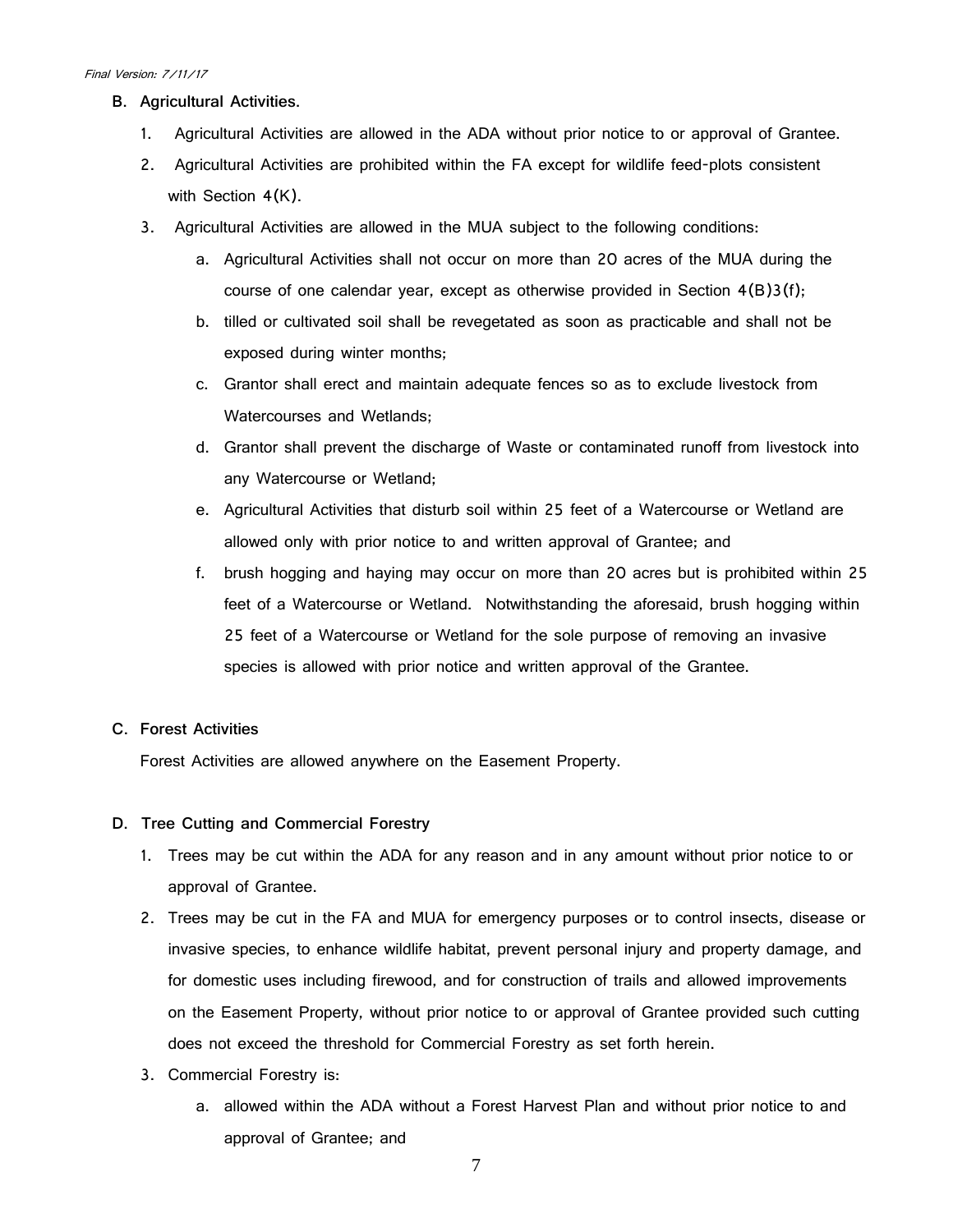- b. allowed within the FA and the MUA provided it is conducted in accordance with a Forest Harvest Plan prepared at Grantor's expense and approved by Grantee in writing; or, in the event Grantee has no program in place to approve such Plan(s) in a manner that is consistent with the NYSDEC "Forest Management Stewardship Plan" or any successor standards and in accordance with the technical standards set forth in the NYSDEC "Best Management Practices for Water Quality" field guide or any successor standard.
- 4. In the event the Easement Property is enrolled in New York State's Real Property 480 and/or 480(a) Forestry Tax Program ("Forest Tax Program"), a program administered by the State of New York for forest management, on the date of this Conservation Easement, the Grantor shall not be prohibited by this Conservation Easement from full compliance with the requirements of such program.
- 5. Grantor may enroll in the Forest Tax Program or any other forestry-incentive program after the date of this Conservation Easement with prior notice to and written approval of Grantee in which case Grantor shall not be prohibited by the Conservation Easement from full compliance with the requirements thereof.
- **E. Construction and maintenance of Utilities, Trails, roads and/or landings**.
	- 1. The construction of Utilities, roads and/or landings is:
		- a. allowed anywhere on the Easement Property subject to the limitations on Impervious Surfaces set forth at section 4(G) of this Conservation Easement;
		- b. allowed in the ADA without prior notice to and approval of Grantee;
		- c. allowed in the FA and MUA only with prior notice to and written approval of the Grantee; and
		- d. allowed in the FA in accordance with a Forest Harvest Plan that has been approved by Grantee prior to the commencement of such construction.
	- 2. The maintenance and repair of Utilities, roads and/or landings that are identified on the Baseline Documentation or are constructed after the date of this Conservation Easement in accordance with Section  $4(E)1$  above is allowed anywhere on the Easement Property subject to sections  $4(G)$ ,  $4(I)$ ,  $4(J)$  and  $4(K)$  of this Conservation Easement.
	- 3. The construction or maintenance of Trails is allowed anywhere on the Easement Property subject to the thresholds and requirements of Sections  $4(D)$ ,  $4(J)$ , and  $4(K)$  of this Conservation Easement.
	- 4. Communication towers or devices, wind turbines, satellite or television antennae, solar panels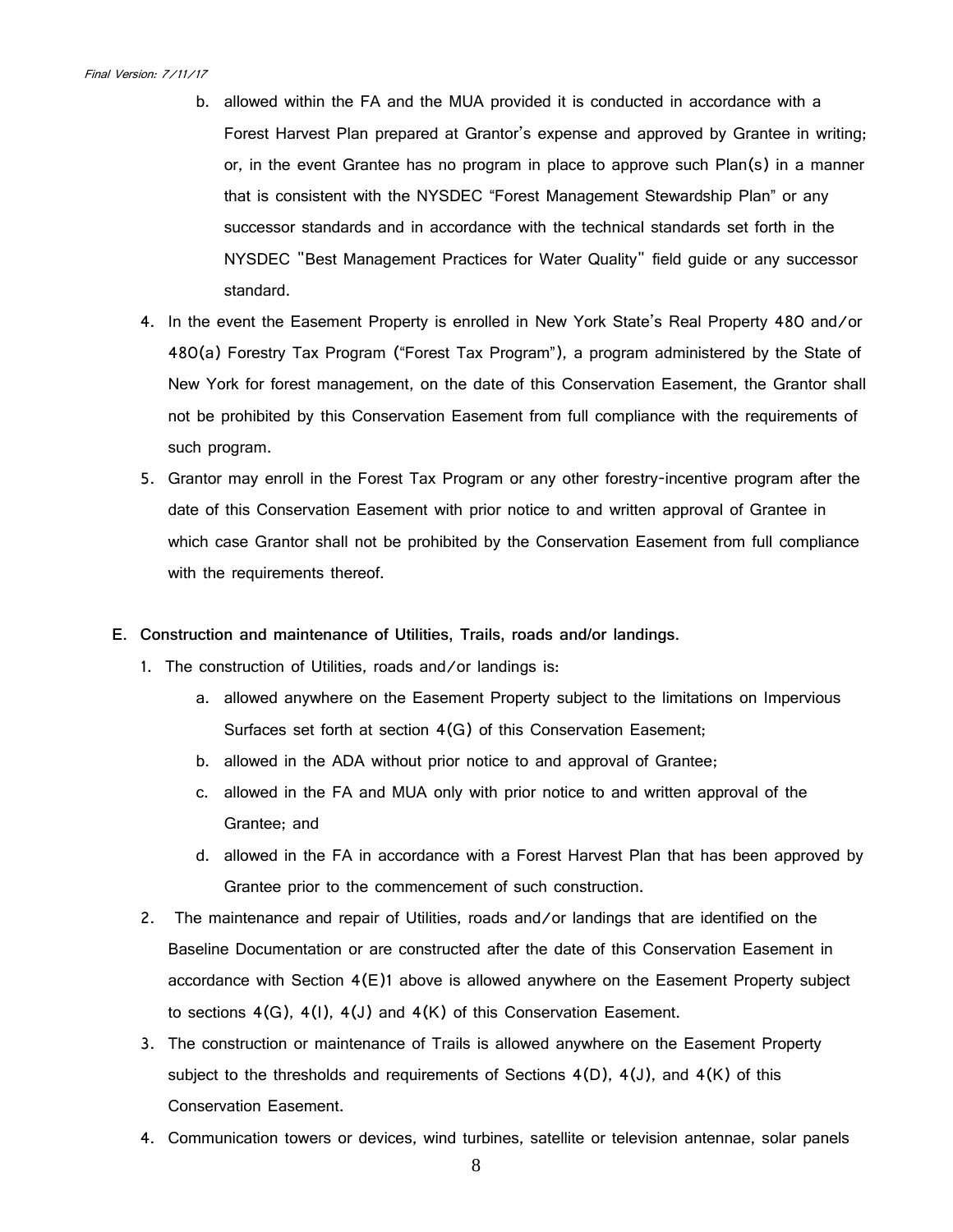or such similar equipment and roads thereto may be erected anywhere on the Easement Property subject to applicable governmental approval and the prior notice and written approval of Grantee, provided such improvement(s) is situated more than 100 feet from any Watercourse or Wetland. The construction, maintenance and/or repair of said equipment anywhere on the Easement Property is subject to the restrictions of Section 4 of this Conservation Easement.

- **F. Sewage Treatment Systems, wells and springs**.
	- 1. Sewage Treatment Systems and wells are:
		- a. allowed in the ADA without prior notice to or approval of Grantee, provided such sewage treatment system only serves structures in the ADA; and
		- b. prohibited in the MUA and the FA.
	- 2. Reconfiguration of ADA to accommodate construction of a Sewage Treatment System:
		- a. if a Sewage Treatment System cannot be sited in the ADA due to inadequate soil conditions, the ADA can be reconfigured on the Easement Property, with prior notice to and written approval of Grantee, consistent with Section 19 of this Conservation Easement, provided the ADA as reconfigured is no larger than the original ADA; and
		- b. all costs associated with the reconfiguration of the ADA, including but not limited to the costs of Grantee staff time, surveying, legal fees, obtaining regulatory approvals and recording of deeds shall be borne solely by Grantor.
	- 3. Springs and spring boxes springs and spring boxes, and pipes used to transport water therefrom are:
		- a. allowed in the ADA without prior notice to or approval of Grantee, provided such spring or spring box only serves structures in the ADA;
		- b. allowed in the MUA or FA only with prior notice to and approval of Grantee; and
		- c. allowed anywhere on the Easement Property without prior notice to and approval of Grantee, provided they existed as of the date of recording of this Conservation Easement and are identified in the Baseline Documentation or were approved by Grantee pursuant to this paragraph.

## **G. Impervious Surfaces**

This Conservation Easement limits the number of square feet of Impervious Surface that are allowed on the Easement Property and restricts the location thereof. These limitations, set forth below, are cumulative and include the total of: (a) the number of square feet of Impervious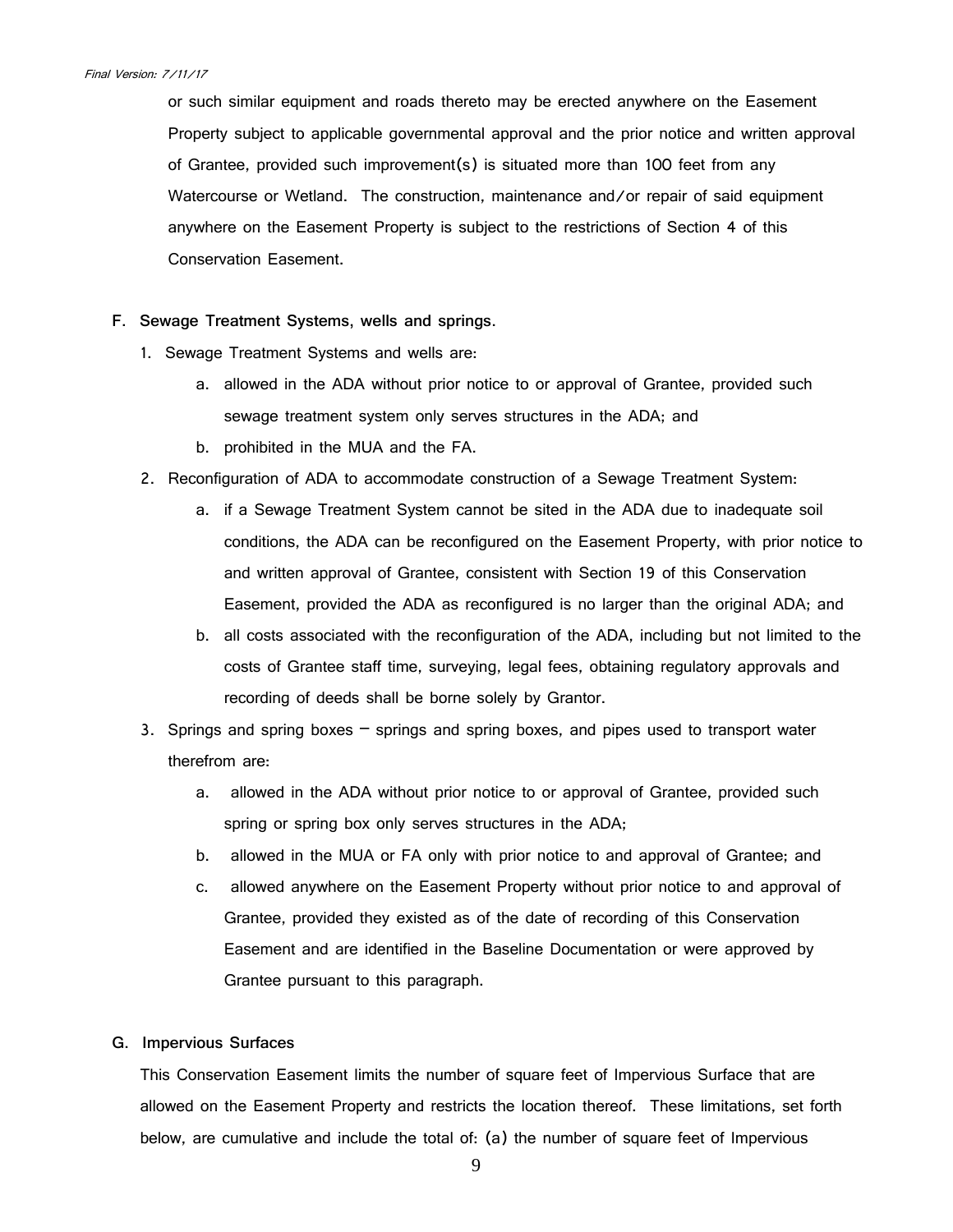Surface that existed on the Easement Property as of the date of this Conservation Easement and (b) the number of square feet of Impervious Surfaces constructed since the date of this Conservation Easement.

- 1. Within the ADA: a total of 43,560 square feet (one acre) of Impervious Surface is allowed without prior notice to or approval of Grantee.
- 2. Within the MUA and FA: a cumulative total of 5,000 square feet of Impervious Surface is allowed within the MUA and FA combined, subject to the following conditions:
	- a. any Impervious Surface constructed after the date of this Conservation Easement must be located beyond 100 feet of a Watercourse or Wetland; and
	- b. a cumulative total of 1,000 square feet of Impervious Surface is permitted with prior notice to Grantee. The construction of Impervious Surfaces which when combined with existing Impervious Surfaces totals more than 1,000 square feet is allowed only with prior notice to and written approval of the Grantee.
- 3. Grantor may maintain, repair, or replace within the same footprint Impervious Surfaces identified in the Baseline Documentation or approved pursuant to this Section 4(G).

## **H. Storage of Waste**

- 1. The dumping, storage, application, land filling, or accumulation of Waste anywhere in, under, or on the Easement Property is prohibited, except as provided for below and in Section 4(F).
- 2. The routine containerized storage of household trash and Waste generated on the Easement Property for eventual transport off site for proper disposal in the ADA is allowed without prior notice to and approval of Grantee.
- 3. The storage of Waste generated by Agricultural Activities or Forest Activities conducted on the Easement Property in the ADA is allowed without prior notice to and approval of Grantee.
- 4. Portable toilets in the ADA are allowed without prior notice to and approval of Grantee.
- 5. Historical Debris Piles that are identified on the Baseline Documentation are allowed on the Easement Property provided they do not contain hazardous or toxic substances as defined by Federal, State or Local law. Historical Debris Piles shall not be enlarged or relocated on the Easement Property, but can be reduced and/or removed from the Easement Property.
- 6. Historical Debris Piles that are not identified on the Baseline Documentation are allowed only with prior notice and approval of Grantee.

# **I. Granting of Utility and Access Easements**

The granting of any type of Utility easement or access easement on, over, under, or through the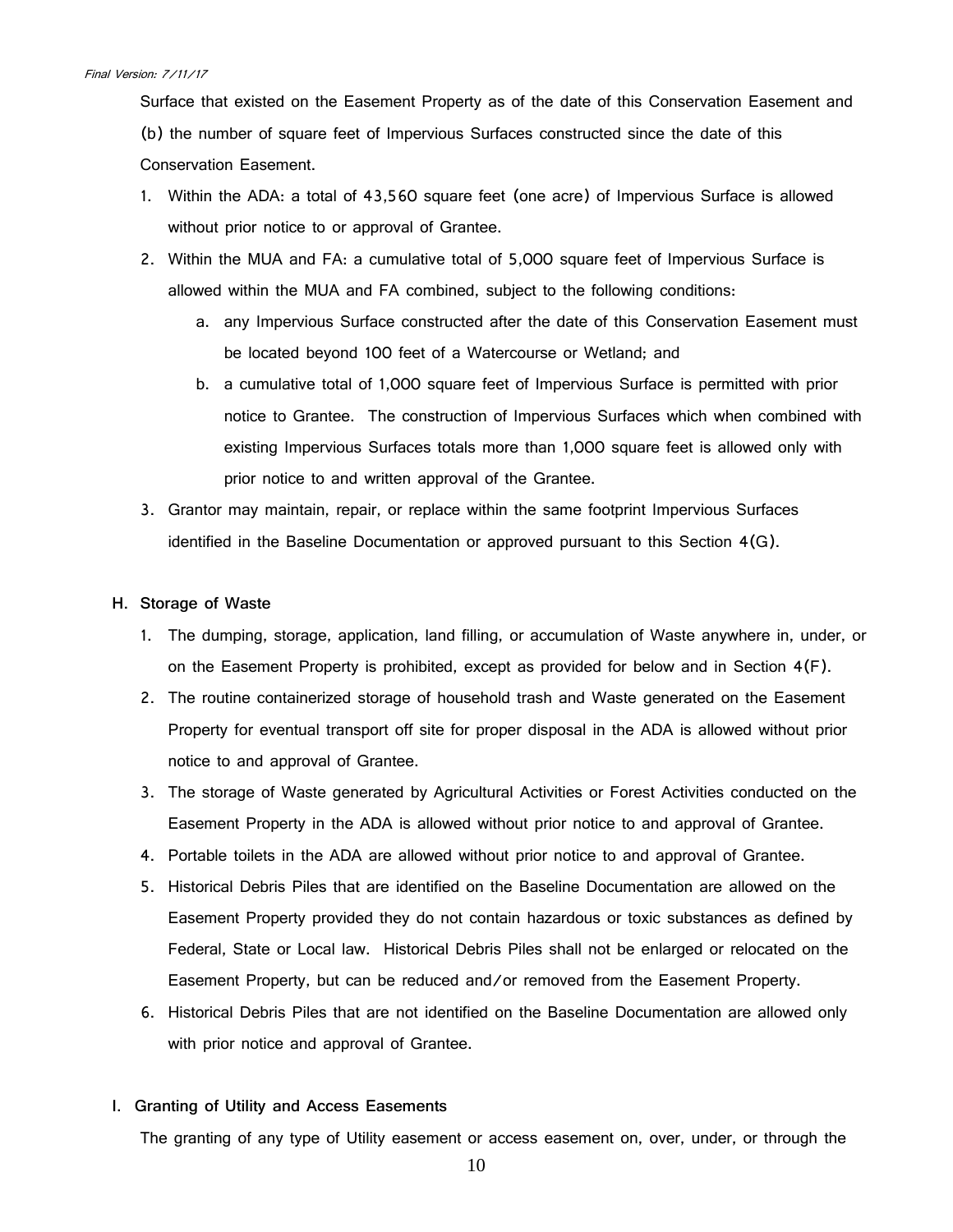Easement Property is prohibited except that it is:

- 1. allowed in the ADA without prior notice to or approval of Grantee;
- 2. allowed in the FA or MUA only with prior notice to and written approval of Grantee. The construction of any access road in association with such approved Utility or access easement shall be in accordance with Section  $4(E)$  and all other applicable provisions of this Conservation Easement.
- **J. Watercourse and Wetland Work**

The performance of Watercourse and Wetland Work on the Easement Property is prohibited except that it is:

- 1. allowed in the ADA without prior notice to or written approval of Grantee;
- 2. allowed in the FA or MUA only with prior notice to and written approval of Grantee except for the felling of trees under the threshold for Commercial Forestry, which is allowed without prior notice to and approval of Grantee; and
- 3. allowed in cases of imminent harm to life, property or safety with written notice to Grantee.
- **K. Surface Disturbances.**

The exposure or disturbance of soil on the Easement Property is prohibited except that it is:

- 1. allowed in the ADA without prior notice to or approval of Grantee;
- 2. allowed anywhere on the Easement Property: (a) to facilitate emergency work necessary to remedy dangerous conditions created beyond the control of the Grantor, to restore damaged transportation routes, and/or to protect health, safety, or property from imminent danger with written notice to Grantee; and (b) to conduct Forest Activities consistent with Section 4D;
- 3. allowed within the MUA without prior notice to or approval of Grantee, except:
	- a. within 100 feet of a Watercourse or Wetland unless pursuant to a Grantee-approved plan or in connection with Agricultural Activities consistent with Section 4B; and
	- b. on more than 5,000 square feet at any one time unless pursuant to a Granteeapproved plan or in connection with Agricultural Activities consistent with Section 4B;
- 4. allowed within the FA without prior notice to or approval of Grantee, except:
	- a. within 100 feet of a Watercourse or Wetland unless pursuant to a Forest Harvest Plan or another Grantee-approved plan; and
	- b. on more than 5,000 square feet at any one time unless pursuant to a Granteeapproved plan.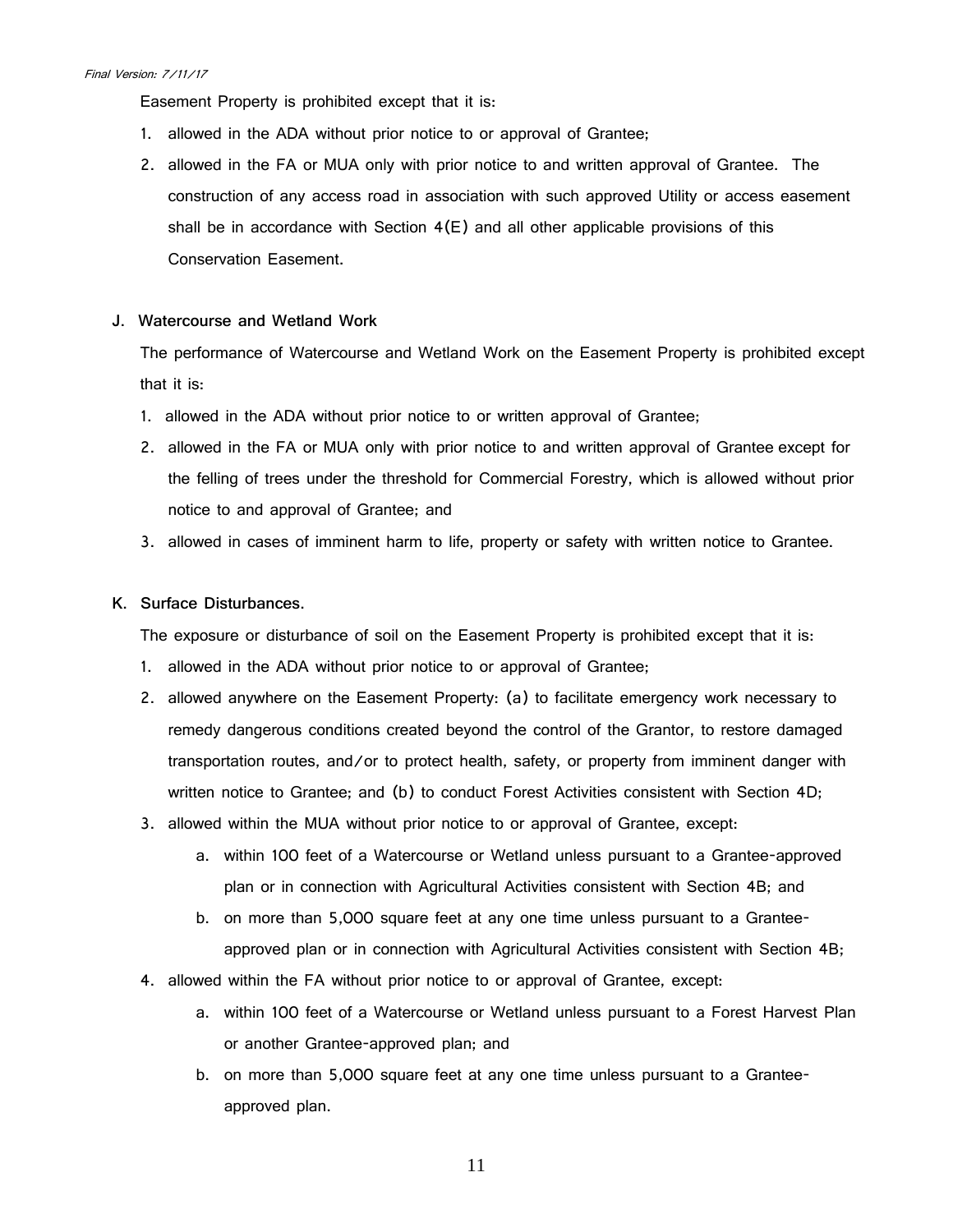**L. Mining.**

Except as may be reasonably necessary to carry out the uses permitted on the Property under the terms of this Easement, the exploration for, or development and extraction of, soil, sand, gravel, rock, oil, natural gas, fuel or any other mineral substance by any surface mining method or any other method is prohibited with the exception of bluestone extraction undertaken with written approval of Grantee1. Prior to commencing any commercial bluestone mining, Grantor, at its sole cost, shall submit a Bluestone Extraction Plan following the guidelines described in the City's "Guidelines for Bluestone Mining on Watershed Agricultural Council Conservation **Easements**" or such successor standard approved by Grantee. Prior to commencing any commercial bluestone mining, such plan shall be reviewed and approved by GranteeThe total surface area disturbed for Bluestone Extraction on the Easement Property at any one time shall not exceed 20,000 square feet. Once remediation has been completed and approved by Grantee, the remediated area shall no longer count toward the 20,000 square feet limitation.

- 2. Soil, sand, gravel and rock for use on the Easement Property may be removed from the MUA with prior notice to and written approval of Grantee.
- 3. Compulsory integration pursuant to New York State law shall not be considered mining under this Conservation Easement and nothing herein shall prevent Grantor from receiving royalties therefrom.
- **5. Activities that Cause Pollutants to enter Watercourses or Wetlands**

Notwithstanding anything to the contrary contained in this Conservation Easement, any activity conducted outside the ADA that is not consistent with a Grantee-approved Forest Harvest Plan or other Grantee-approved plan that causes a material amount of Sediment or other Pollutant to enter a Watercourse or Wetland anywhere, whether on or off the Easement Property, is prohibited by this Conservation Easement.

**6. Approvals.**

Prior to commencing any activity, including Commercial Forestry, for which Grantor is required under this Conservation Easement to obtain Grantee's written approval, Grantor shall request such approval in writing and shall provide Grantee with such information and plans as Grantee has determined are needed to evaluate such request. Grantor's request shall be deemed approved if no written response is provided by Grantee within 45 days of Grantee's receipt of the request for approval. Written response from the Grantee may include, but is not limited to, a requirement that Grantor submits to Grantee additional information to evaluate the request. Grantee's approval shall be conditioned so that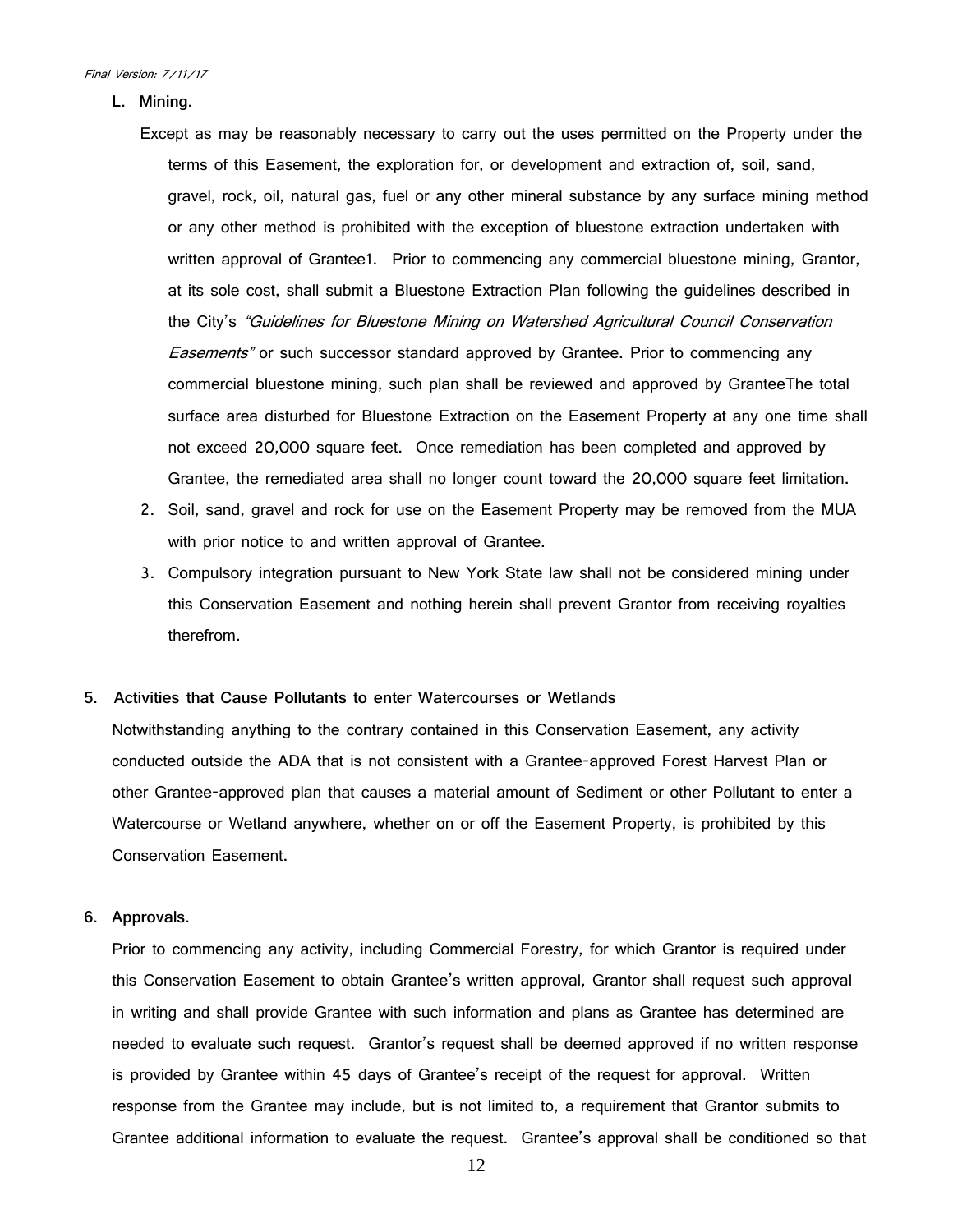the approval is consistent with the Conservation Purposes of this Conservation Easement and will not substantially diminish or impair the forestry or the water quality values of the Property. Grantee may approve the request, approve the request subject to specific conditions, or deny the request. All approvals shall be subject to the condition that Grantor conduct the requested activity in a manner consistent with the Conservation Purposes of this Conservation Easement. In the event there is an existing violation of this Conservation Easement at the time a request for Grantee approval has been submitted, Grantee may either:

- i. Delay review until the violation is cured;
- ii. Approve the request conditioned upon curing of the violation; or
- iii. Deny the request, and advise Grantor that such request may be resubmitted after the violation is cured.

## **7. RIGHTS RETAINED BY GRANTOR.**

Grantor retains the right to perform any activity not specifically prohibited or restricted by this Conservation Easement provided such activity is consistent with the Conservation Purposes of this Conservation Easement. These rights include, but are not limited to, the right to exclude any member of the public from trespassing on the Easement Property and the right to sell or otherwise convey ownership of the Easement Property in its entirety.

#### **8. DEVELOPMENT RIGHTS.**

The parties to this Conservation Easement agree that all development rights not specifically reserved are hereby extinguished and, notwithstanding any municipal law, rule or regulation to the contrary, may not be transferred to any person or entity, attached to any other parcel of real property, or used to calculate permissible density or lot yield for any other land not restricted by this Conservation Easement or otherwise.

## **9. Indemnification.**

Grantor shall release, indemnify and hold harmless Grantee and any of its agents, assigns, employees or independent contractors from and against any claims, suits, causes of action, penalties, losses, costs, expenses, judgments or liabilities including, but not limited to, attorney's fees and disbursements, suffered or incurred by Grantee in connection with:

A. Any injury to persons or damage to the Easement Property arising from any activity on or use of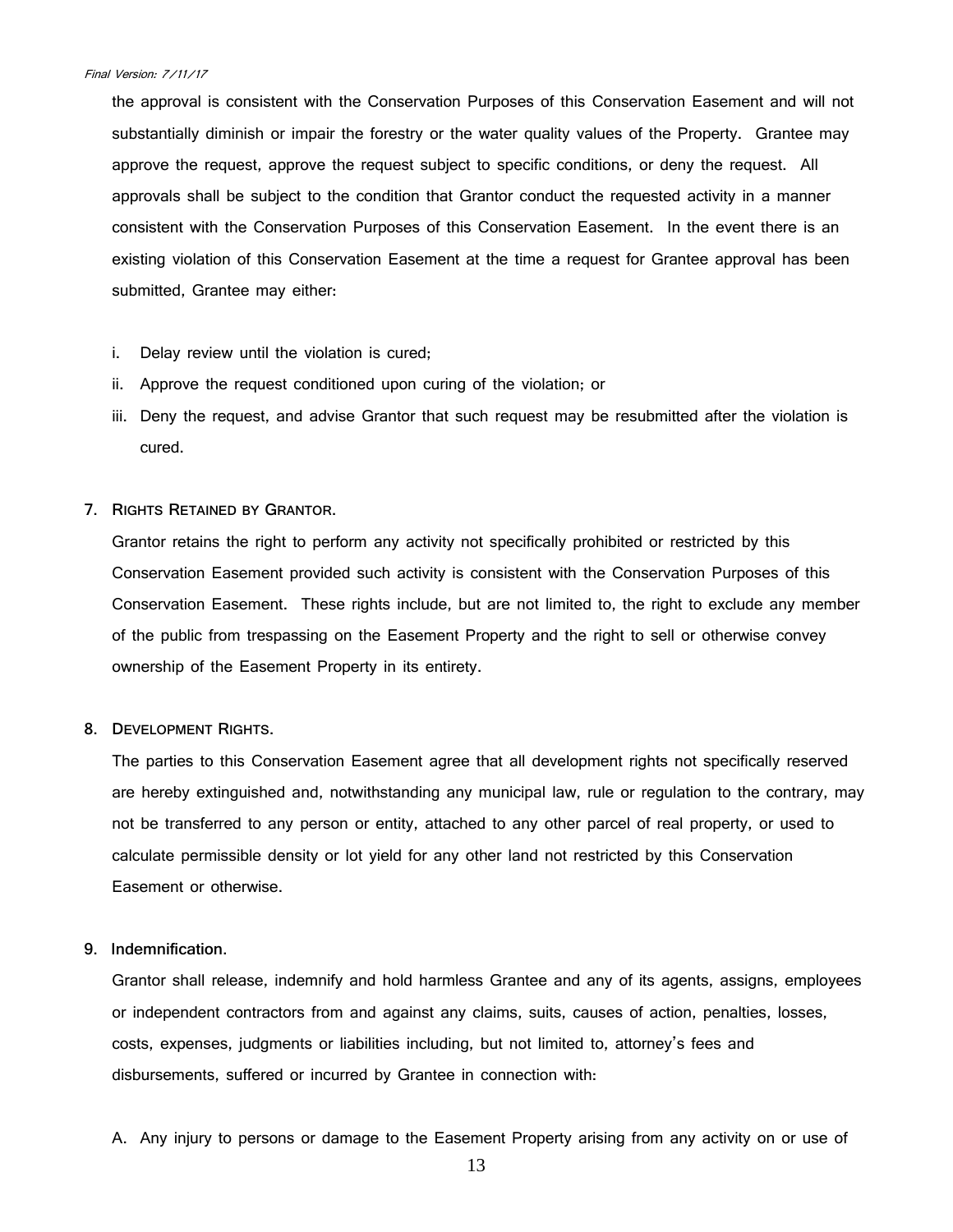the Easement Property, except injury to persons or damage to the Easement Property proximately caused by the negligence or willful acts or omissions of Grantee, its agents, assigns, employees or independent contractors.

- B. Any actions or claims of any nature by third parties arising out of the granting of this Conservation Easement;
- C. Any breach of the terms and conditions contained herein by Grantor and any exercise by Grantee, New York City, or the New York State Attorney General, of any right or remedy of enforcement of the terms of this Conservation Easement.
- **10. REAL PROPERTY TAXES, CHARGES, LEVIES AND ASSESSMENTS.**
	- A. Apportionment Grantee shall cause property taxes, charges, levies or assessments payable with respect to the Easement Property to be apportioned to the respective interests of Grantor and Grantee pursuant to Title 4-A of Article 5 of the Real Property Tax Law, "Assessment and Taxation of Watershed Conservation Easements and Watershed Agricultural Easements Acquired by or on Behalf of the City of New York for Watershed Protection Purposes", or successor statute, as may be required by law or inter-municipal agreement.
	- B. Failure to Pay  $-$  If Grantor or Grantee fails to pay when due its apportioned property tax, charge, levy, assessment, or other governmental or municipal charge that may become a lien on the Easement Property if unpaid, the other party may make such payment (but shall have no obligation to do so) on behalf of the defaulting party in accordance with any bill or statement issued by an assessing entity without inquiry into the accuracy thereof. The party making such payment shall be entitled to reimbursement from the defaulting party of the amount of any such payment together with interest at an annual rate equal to two percentage points over the published prime rate of interest (as such rate appears from time to time in the *Wall Street Journal* or, if the Wall Street Journal is no longer published or no longer lists its prime rate, in such other publication as shall be selected by Grantee) until reimbursed in full.

## **11. BASELINE DOCUMENTATION.**

The Baseline Documentation, executed by Grantee and Grantor and by this reference incorporated herein, is on file with the Grantee and may be used by Grantee to establish whether a change in the use or character of the Easement Property has occurred but the report shall not preclude the use by Grantee of other evidence to establish the condition of the Easement Property as of the date of this Conservation Easement.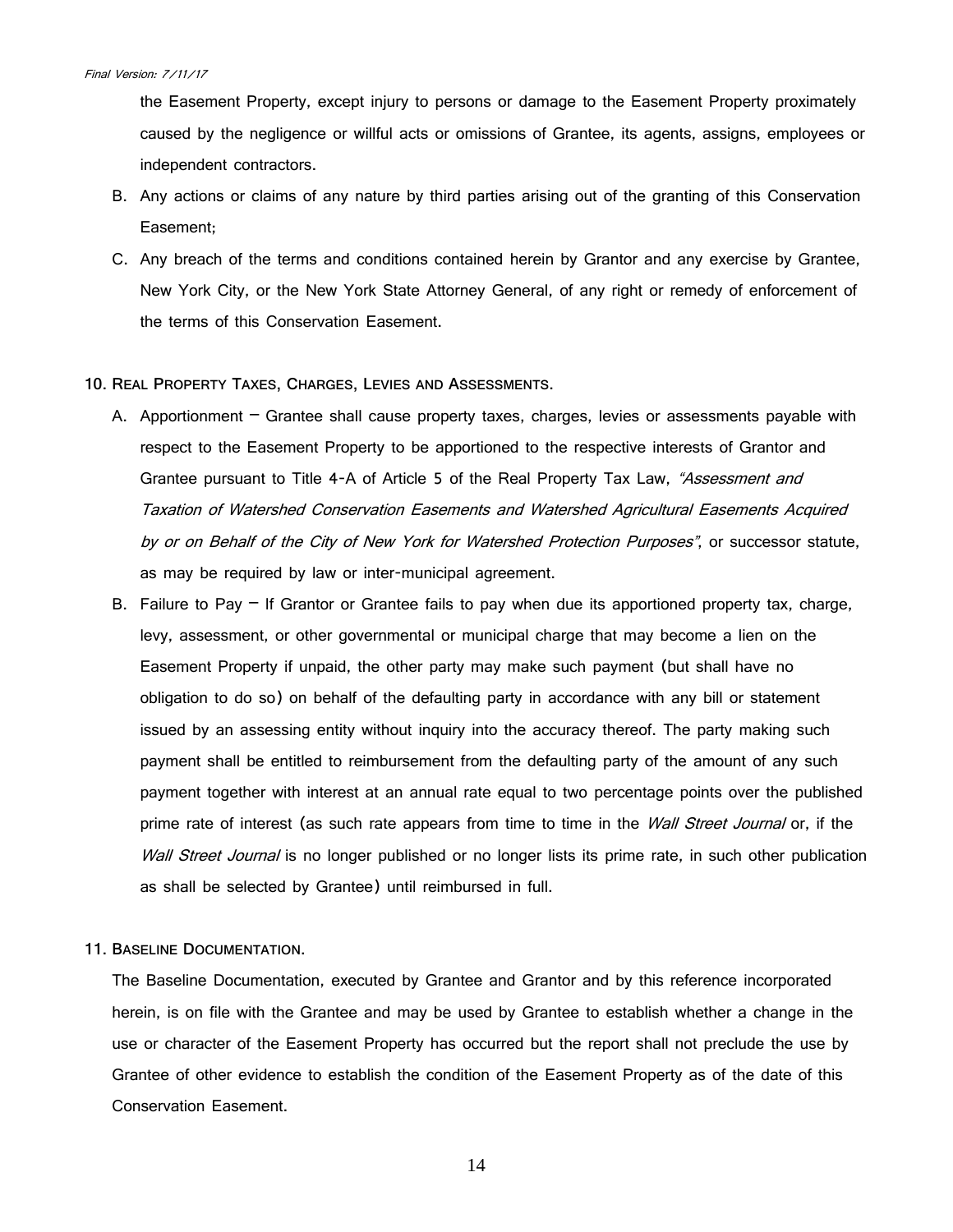#### **12. MONITORING.**

- A. Upon reasonable notice to Grantor, Grantee shall have the right to enter the Easement Property, exclusive of residential dwellings, to inspect and monitor activities on the Easement Property for such purposes as may include, monitoring and maintaining boundary line markers, determining whether the provisions of Conservation Easement are being complied with, and/or enforcing provisions of the Conservation Easement.
- B. Grantee shall also have the right to monitor the Easement Property, exclusive of residential dwellings, at any time, without prior notice, if Grantee has reasonable cause to believe the provisions of the Conservation Easement have been, are being, or are about to be violated.C. A representative of New York City shall have the right to accompany the Grantee in monitoring and inspecting the Easement Property.

# **13. BINDING DISPUTE RESOLUTION.**

If a dispute arises between the Grantor and Grantee over the interpretation of any provision of the Conservation Easement that the parties, after diligent efforts, have been unable to resolve to their mutual satisfaction, then either party may refer the dispute to binding arbitration by requesting in writing that NYSDEC appoint an Administrative Law Judge ("ALJ") to act as an Arbitrator to conduct the arbitration and issue a binding determination. The ALJ shall conduct the arbitration under the version of the AAA Commercial Dispute Resolution Procedures Expedited Procedure Rules then in effect. If such dispute shall concern an activity being conducted by Grantor that Grantee considers to be a violation of the Conservation Easement, then such activity shall be suspended by Grantor pending resolution of the dispute. The party seeking arbitration shall provide simultaneous notice to the other party by overnight mail and fax of such request. The request shall state with particularity the nature of the issue in question. Each party will bear its own costs, including half of any costs assessed by NYSDEC for the ALJ's time and expenses. The parties agree that the decision of the ALJ is binding upon the parties.

## **14. ENFORCEMENT.**

In the event a violation or imminent violation of this Conservation Easement occurs, Grantee shall immediately notify the Grantor to request that the activity cease and arrange a site visit to mutually resolve the situation to the satisfaction of both parties.

If the Grantor ceases the activity in violation, but is unwilling or unable to cure any violation within ten (10) calendar days after the Grantee's initial site visit, Grantee shall send Grantor a written notice of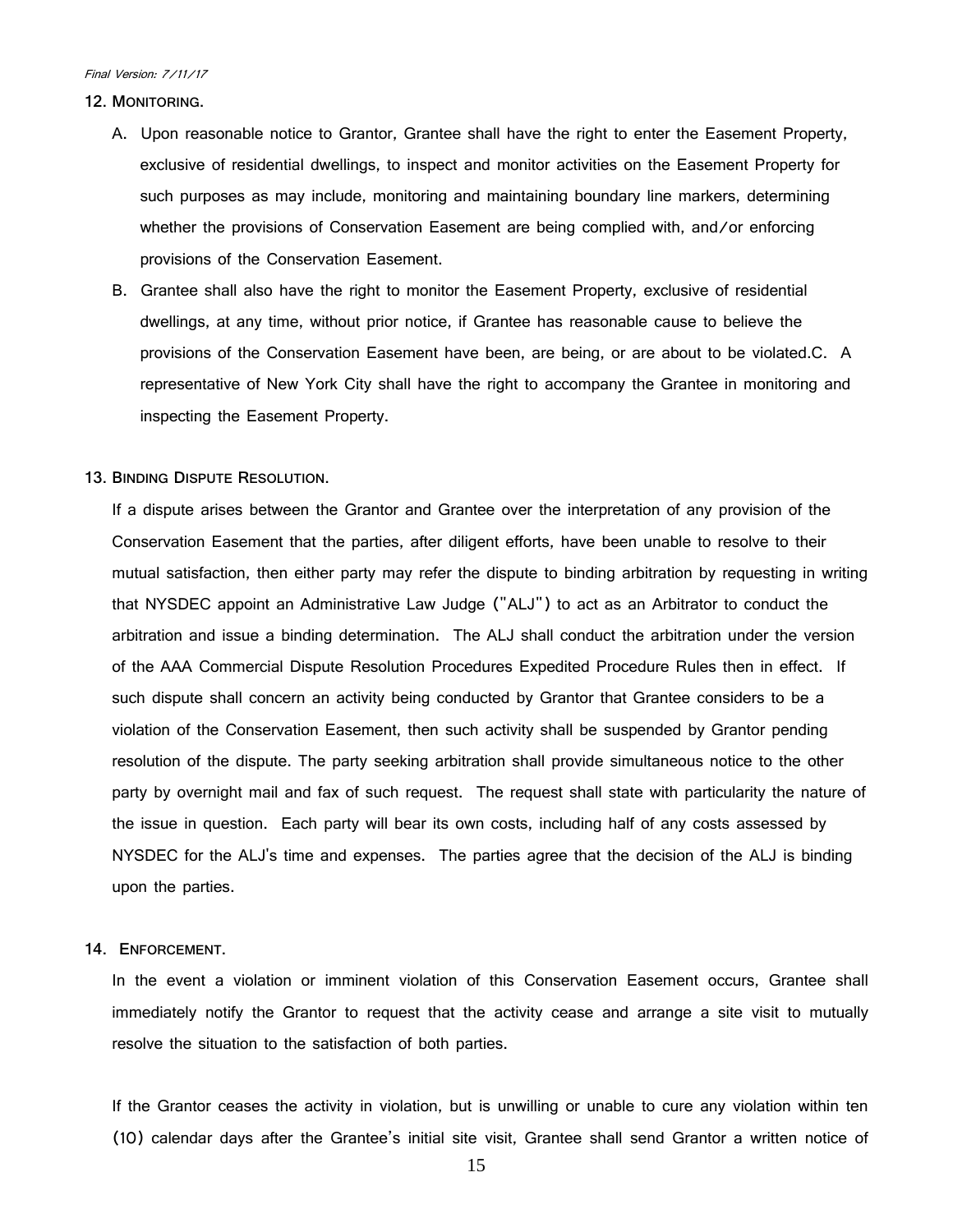non-compliance, which shall notify Grantor of the violation and the measures reasonably calculated to cure such violation or imminent violation. Grantor shall have twenty (20) calendar days from the date the Grantor receives such notice, or such other period Grantee may deem appropriate, to cure the conditions constituting the violation. In the event the Grantor fails to cure the violation within the twenty (20) calendar days or period designated by Grantee, Grantee shall seek to enforce such other legal and/or equitable remedies as Grantee deems necessary to ensure compliance with the terms and purposes of this Conservation Easement.

In the event that the Grantor refuses to cease such activity or agree to a site visit, or when Grantee determines that a violation or imminent violation could substantially impair the purposes of this Conservation Easement, or that an imminent or immediate threat to the City's drinking water supply exists, Grantee may seek an injunction to stop it, temporarily or permanently. If a court with jurisdiction determines that a violation may exist or has occurred, the court may also issue an order requiring the Grantor to restore the Easement Property to its condition prior to the violation.

In any case where a court finds that a violation has occurred, the Grantor shall reimburse the Grantee for all its expenses incurred in stopping and correcting the violation, including but not limited to reasonable attorney's fees. The failure of the Grantee to discover a violation or to take immediate legal action shall not bar it from doing so at a later time.

## **15. THIRD PARTY ENFORCEMENT.**

- A. The City, the New York State Attorney General and their successors shall have the right to enforce the terms of the Conservation Easement subject to the following:
	- 1. Prior to commencing an enforcement action in a court of competent jurisdiction, the City or the New York State Attorney General must first notify Grantee and Grantor, give Grantee sixty (60) days to take appropriate action, including commencing an enforcement action, and give Grantor sixty (60) days from the receipt of such notice to cure the breach.
	- 2. If Grantee is diligently prosecuting an enforcement action in an administrative or judicial proceeding, neither the City nor the New York State Attorney General shall have a right to prosecute an action for the same violation or breach of the Conservation Easement.
- B. If the City has a reasonable belief that a violation of the Conservation Easement is causing an immediate threat to the City's drinking water supply the City shall have the right to inspect the Easement Property.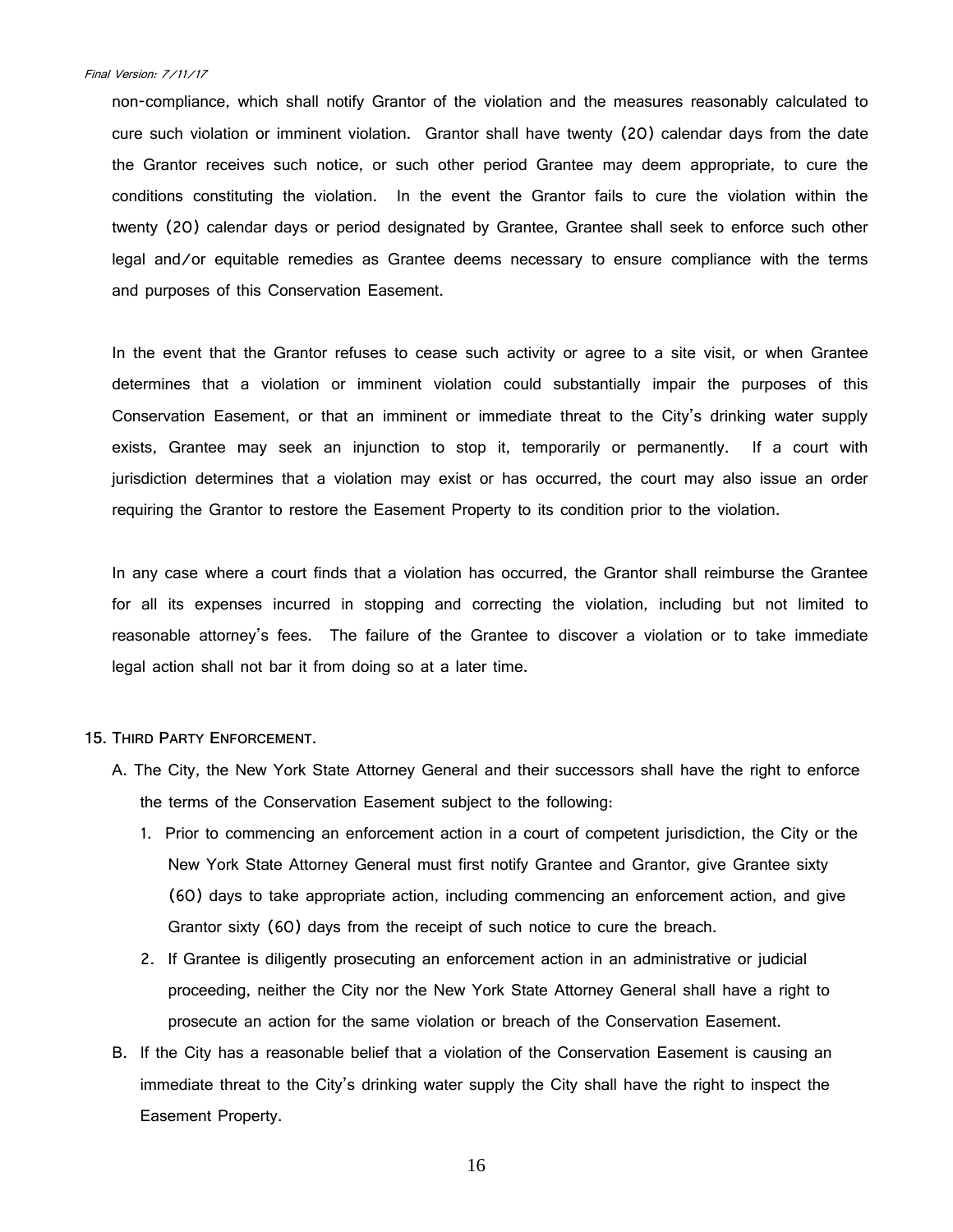- C. Other than pursuant to Article 49 Title 3 of the NYSECL, nothing contained herein shall be construed as providing the New York State Attorney General with the right to physically inspect or otherwise enter the Easement Property
- **16. ACTS BEYOND GRANTOR'S CONTROL.**

This Conservation Easement shall not be construed to entitle Grantee to bring any legal action against Grantor for any injury to or change in the Easement Property resulting from events beyond the control of the Grantor. Such events include fire, flood, storm, war, judicial intervention, strike, insurrection, radioactive fallout, earthquake, landslide or Acts of God, or from any prudent action taken by Grantor under emergency conditions to prevent, abate, or mitigate significant injury to the Easement Property resulting from such causes.

## **17. TRANSFER OF EASEMENT.**

- A. Grantee agrees to notify Grantor in writing at least thirty (30) days in advance of the transfer of this Conservation Easement to another conservation organization as further described in this Section. Grantee and the Grantor agree that this Conservation Easement may be transferred by Grantee to a "Qualified Organization" under Section 170(h) of the U.S. Internal Revenue Code, and under the New York State Environmental Conservation Law, and only if the agency or Organization expressly agrees to assume the responsibilities imposed on the Grantee by the Conservation Easement and only with prior written approval from the City.
- B. If, at any time, Grantee becomes incapable of ensuring, or unwilling to ensure, compliance with the terms of this Conservation Easement, or if Grantee shall cease to exist as an entity qualified to hold conservation easements, then its rights and responsibilities shall become vested in and devolve upon a Qualified Organization, provided such Organization shall accept in writing this Conservation Easement, and provided such Organization enters into a written agreement with the City pursuant to which such Organization assumes and ensures all duties of Grantee described herein, are performed. If no Qualified Organization can be identified that meets the above criteria, the Grantee's rights and responsibilities shall become vested in and devolve upon the City. In selecting the Qualified Organization to which this Conservation Easement may be transferred under this Section, preference shall be given to, and a reasonable effort will be made to assign this Conservation Easement to a local Qualified Organization.
- C. With respect to paragraphs A and B of this Section 17, in no event shall the City approve or enter into an agreement with such a Qualified Organization to serve as a successor Grantee unless such Qualified Organization has agreed, with respect to the administration, management and stewardship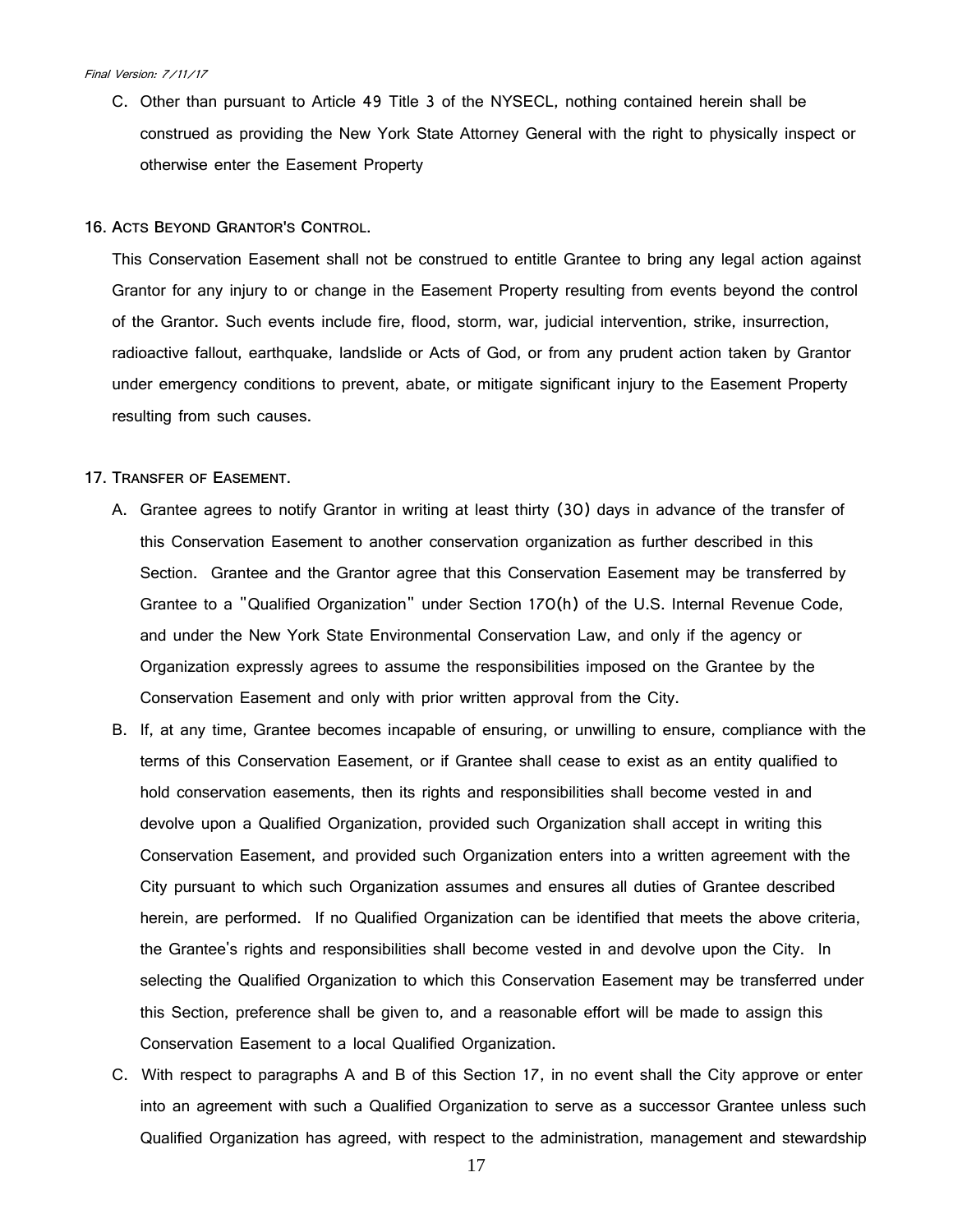of this the Conservation Easement, to adopt a transparency policy identical in substance to the most recently adopted WAC transparency policy in effect at the time of such transfer to a successor Grantee, unless such organization expressly agrees that it is subject to or shall voluntarily comply with the requirements of the New York State Public Officers law, including but not limited to the Open Meetings Law (Pub. Off. Law Sections 100-111) and the Freedom of Information Law (Pub. Off. Law Sections 84-90).

## **18. TRANSFER OF PROPERTY.**

In order to facilitate the stewardship of the Conservation Easement, Grantor shall notify Grantee of any planned conveyance, lease, or transfer of the Easement Property. Such notice shall be given in writing at least thirty (30) days in advance of such conveyance, lease, or transfer. Any such conveyance, lease, or transfer shall expressly refer to this Deed of Conservation Easement and shall be made subject to the terms of the Conservation Easement.

# **19. WAIVER OR AMENDMENT.**

The Conservation Easement may not be materially amended without the written consent of the Grantee, Grantor, and the NYS Attorney General. Any other amendment, modification or waiver shall require the written consent of the Grantee and Grantor. Any amendment, modification, or waiver shall be consistent with the Conservation Purposes of the Conservation Easement and shall comply with Article 49 of the NYS Environmental Conservation Law or any regulations promulgated thereunder.

## **20. EXTINGUISHMENT.**

If it determines that conditions on or surrounding the Easement Property changed so much that it becomes impracticable to fulfill its Conservation Purposes, a court with jurisdiction may, at the joint request of Grantee, Grantor, the Attorney General and the City, terminate the Conservation Easement

## **21. EMINENT DOMAIN.**

- A. If and when the rights and obligations contained in the Conservation Easement are ever involuntarily extinguished in whole or in part by an eminent domain taking or otherwise, Grantor and Grantee agree to divide the proceeds recovered from the taking of land exclusive of the value of the improvements in proportions equal to their interests in the Easement Property as of the date of the execution of this Conservation Easement, unless otherwise prohibited by law.
- B. Grantor and/or Grantee may take the following actions if all or any part of the Easement Property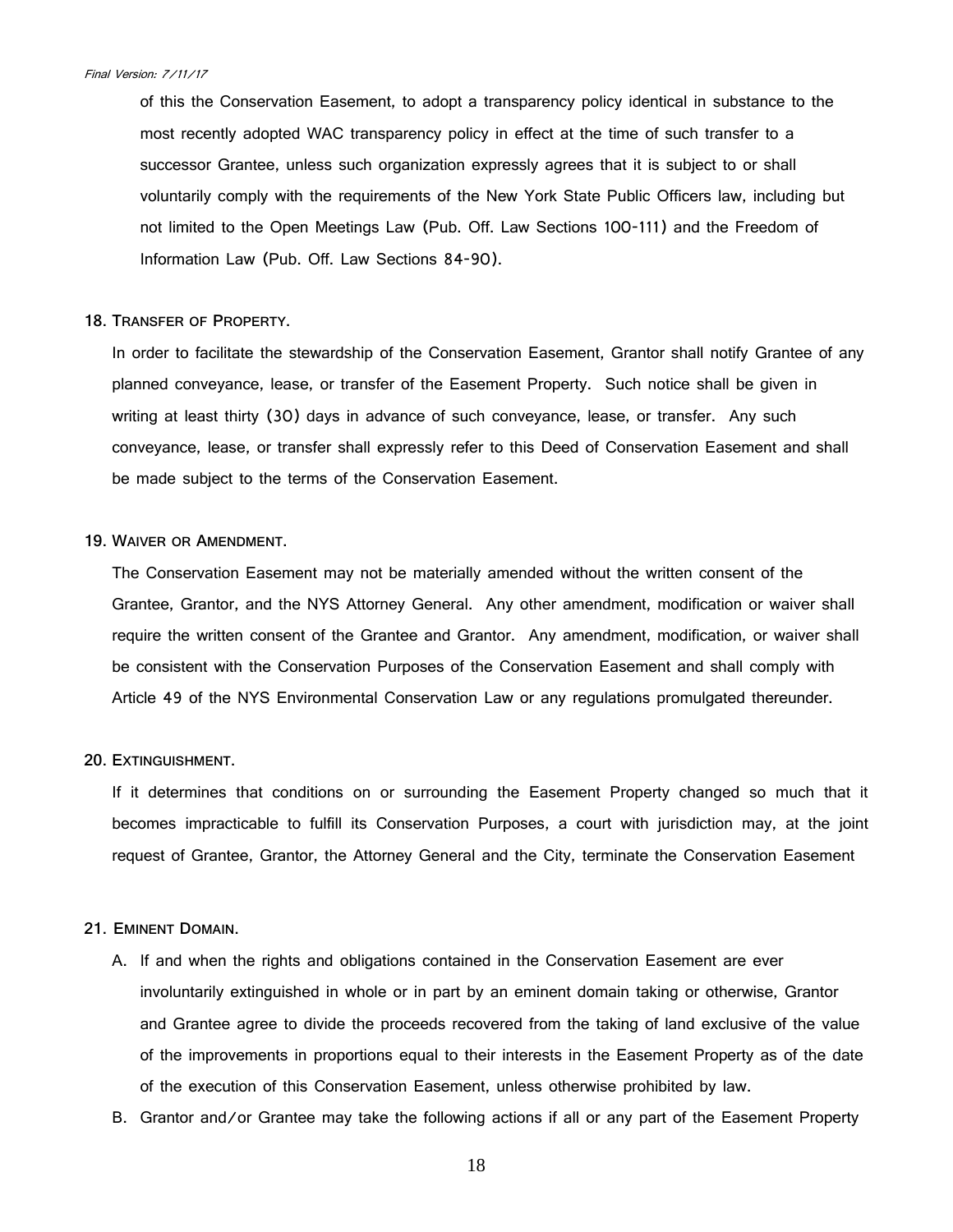is taken under the power of eminent domain by a public, corporate or other authority, or otherwise acquired by such authority through a purchase in lieu of a taking, if such taking has the effect of abrogating the restrictions imposed by the Conservation Easement or otherwise frustrates the Conservation Purposes:

- 1. Join in the taking proceedings to oppose such taking and/or to recover the full value of the interests in the Easement Property subject to taking and all incidental or direct damages resulting from the taking, and
- 2. Pay out of the recovered proceeds, all expenses reasonably incurred by the parties to the Conservation Easement in connection with such taking.
- C. The respective rights of the parties set forth in this Section 21 shall be in addition to and not in limitation of any rights they may have at law with respect to the exercise of the powers of eminent domain.

## **22. OTHER LAWS AND REGULATIONS IN EFFECT.**

The Conservation Easement does not relieve the Grantor from the obligation to comply with all applicable ordinances, laws, rules, regulations, and/or permit conditions of any governmental or regulatory body, including but not limited to the City, its successors or assigns. The Conservation Easement shall not be construed to limit or modify the regulatory authority of the City. In addition to any restrictions or requirements set forth in the Conservation Easement, Grantor must apply for any and all required permits in the manner set forth in any applicable law or regulation and perform the work for which the permit was issued in accordance with the conditions thereof.

## **23. FILTRATION NOT TO DEFEAT PURPOSE OF EASEMENT.**

Filtration or other treatment of all or any portion of the water supply the Conservation Easement seeks to protect, now or in the future, shall not be deemed to defeat the purpose, terms, or enforcement of the Conservation Easement.

## **24. INTERPRETATION.**

The Conservation Easement shall be interpreted under the laws of New York State, resolving any ambiguities and questions of the validity of specific provisions so as to give maximum effect to its Conservation Purposes.

# **25. DURATION AND BINDING EFFECT.**

The Conservation Easement created by this deed shall be a servitude running with the land and shall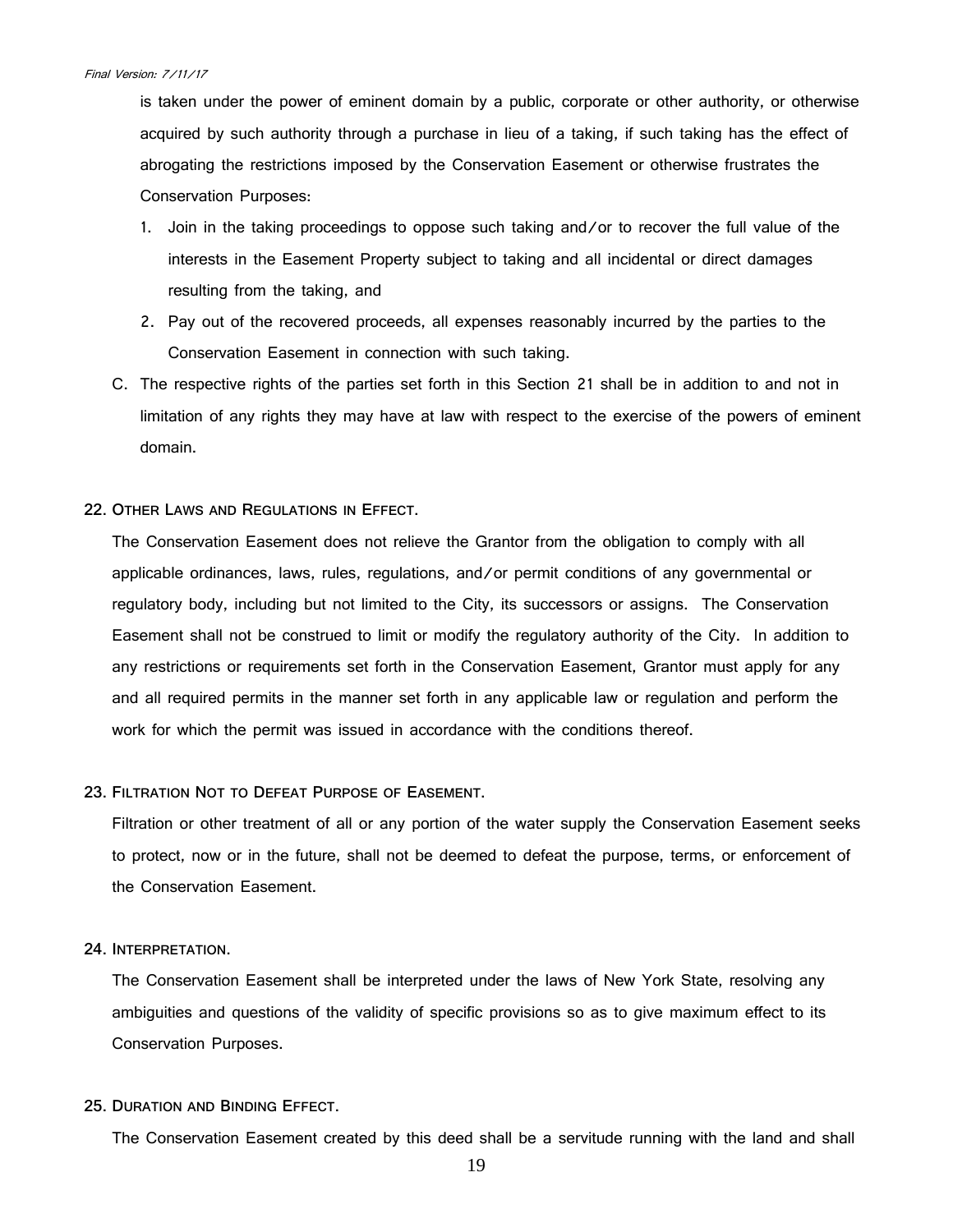bind and be enforceable against the Grantor and all future owners of the Easement Property. Every provision of the Conservation Easement that applies to the Grantor or Grantee shall also apply to their respective agents, heirs, executors, administrators, assigns, and all other successors as their interests may appear.

#### **26. FURTHER COVENANTS.**

In the event the execution and delivery by Grantor of any additional document or instrument is necessary or desirable to qualify or perfect the Conservation Easement as a conservation easement authorized under Title 3, Article 49, of the NYSECL, Grantors shall promptly execute and deliver to Grantee such instrument or other documents as the Grantee may reasonably request.

## **27. NOTICES.**

Any notices required by the Conservation Easement shall be in writing and shall be personally delivered or sent by certified mail, to Grantor and Grantee respectively at the following addresses, unless a party has been notified by the other of a change of address:

## To Grantor:

[Legal Address]

# To Grantee:

Watershed Agricultural Council 33195 State Highway 10 Walton, New York 13856-9751 Attn: Easement Program Manager

## **28. SUBSEQUENT LIENS ON PROPERTY.**

No provisions of this Conservation Easement should be construed as impairing the ability of Grantor to use the Easement Property as collateral for subsequent borrowing provided that any mortgage or lien arising from such a borrowing is subordinated to this Conservation Easement as modified or amended.

# **29. ESTOPPEL CERTIFICATES.**

Upon request by Grantor, Grantee shall within thirty (30) days execute and deliver to Grantor, or to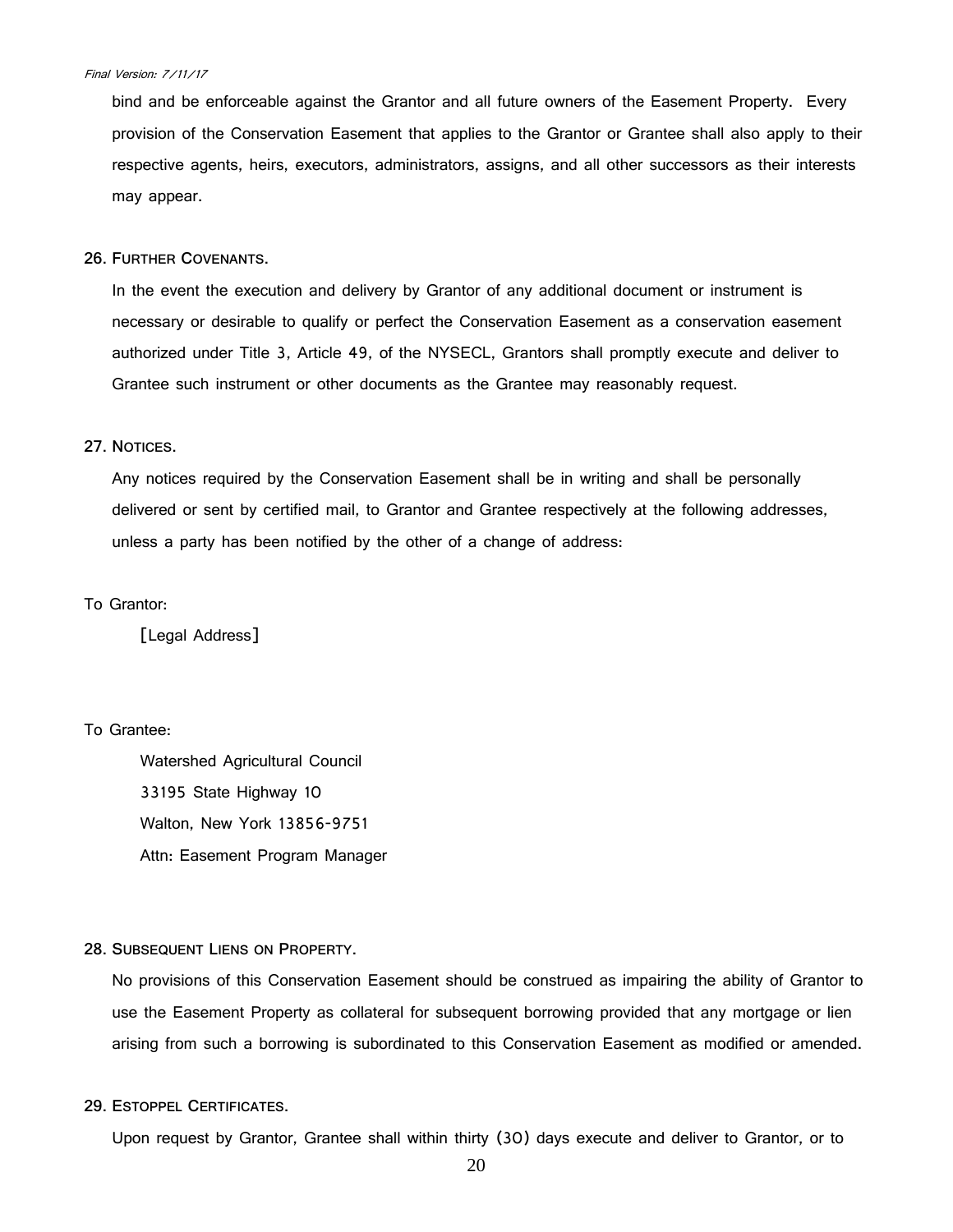any party designated by Grantor, any document, that certifies, to the best of the Grantee's knowledge, Grantor's compliance with any obligation of Grantor contained in the Conservation Easement or otherwise evidences the status hereof. Such certification shall be limited to the condition of the Easement Property as of Grantee's most recent inspection. If Grantor requests more current documentation, Grantee shall conduct an inspection at Grantor's expense, within thirty (30) days of receipt of Grantor's written request therefore.

## **30. SEVERABILITY.**

If any portion of the Conservation Easement is found invalid, the remainder of the provisions of the Conservation Easement shall not be affected.

# **31. ACCEPTANCE.**

As attested by the signature of the Chair of The Watershed Agricultural Council of the New York City Watersheds, Inc., the Grantee hereby accepts without reservation the rights and responsibilities conveyed by this Conservation Easement.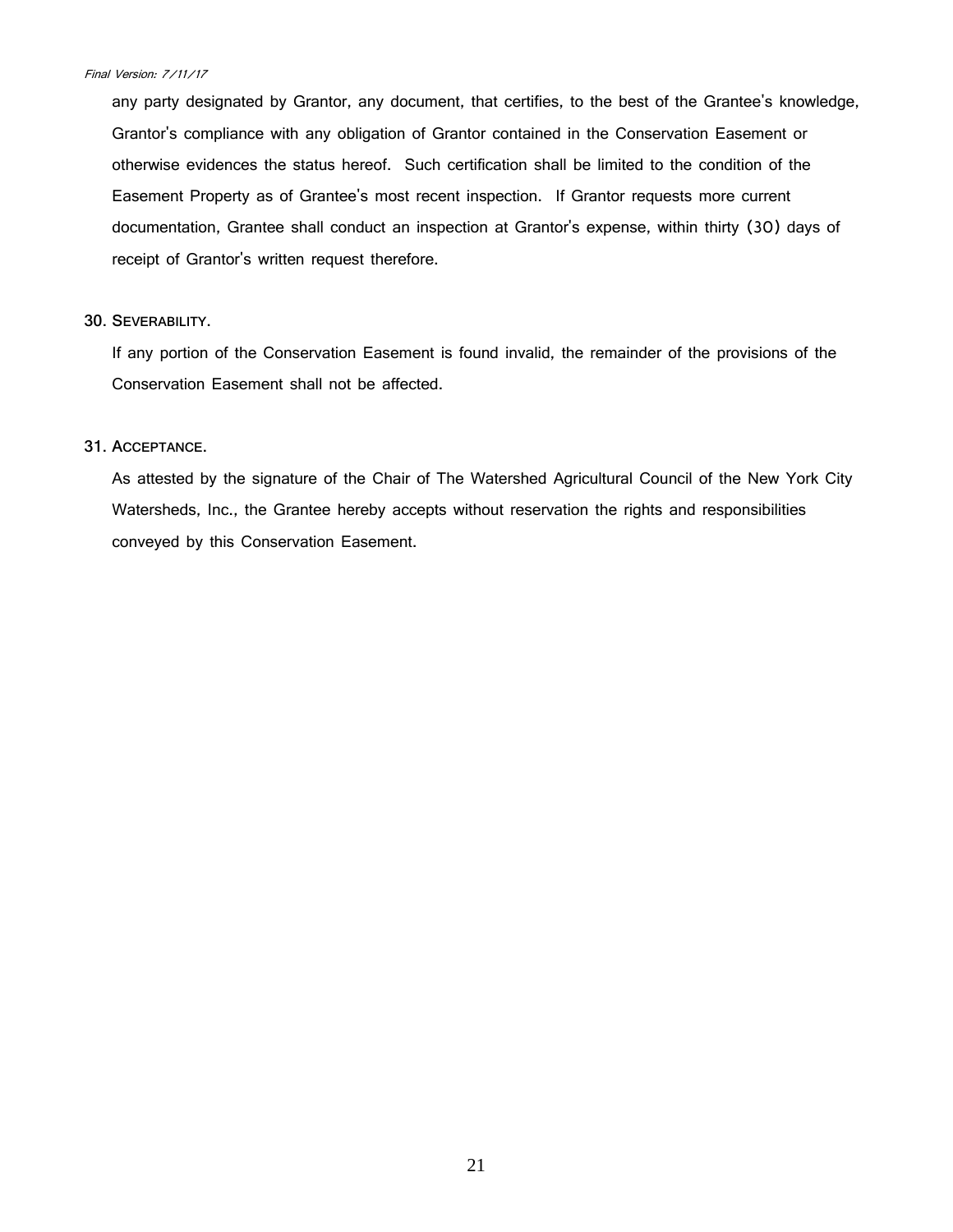To Have and To Hold, this Deed of Conservation Easement unto the Grantee, its successors and assigns.

In Witness Whereof, the Grantor and Grantee, intending to legally bind themselves, have set their hands on the date first written above.

**Grantor** 

Landowner Name

\_\_\_\_\_\_\_\_\_\_\_\_\_\_\_\_\_\_\_\_\_\_\_\_

\_\_\_\_\_\_\_\_\_\_\_\_\_\_\_\_\_\_\_\_\_\_\_\_\_\_

**Grantee** 

, Chair

The Watershed Agricultural Council of the New York City Watersheds, Inc.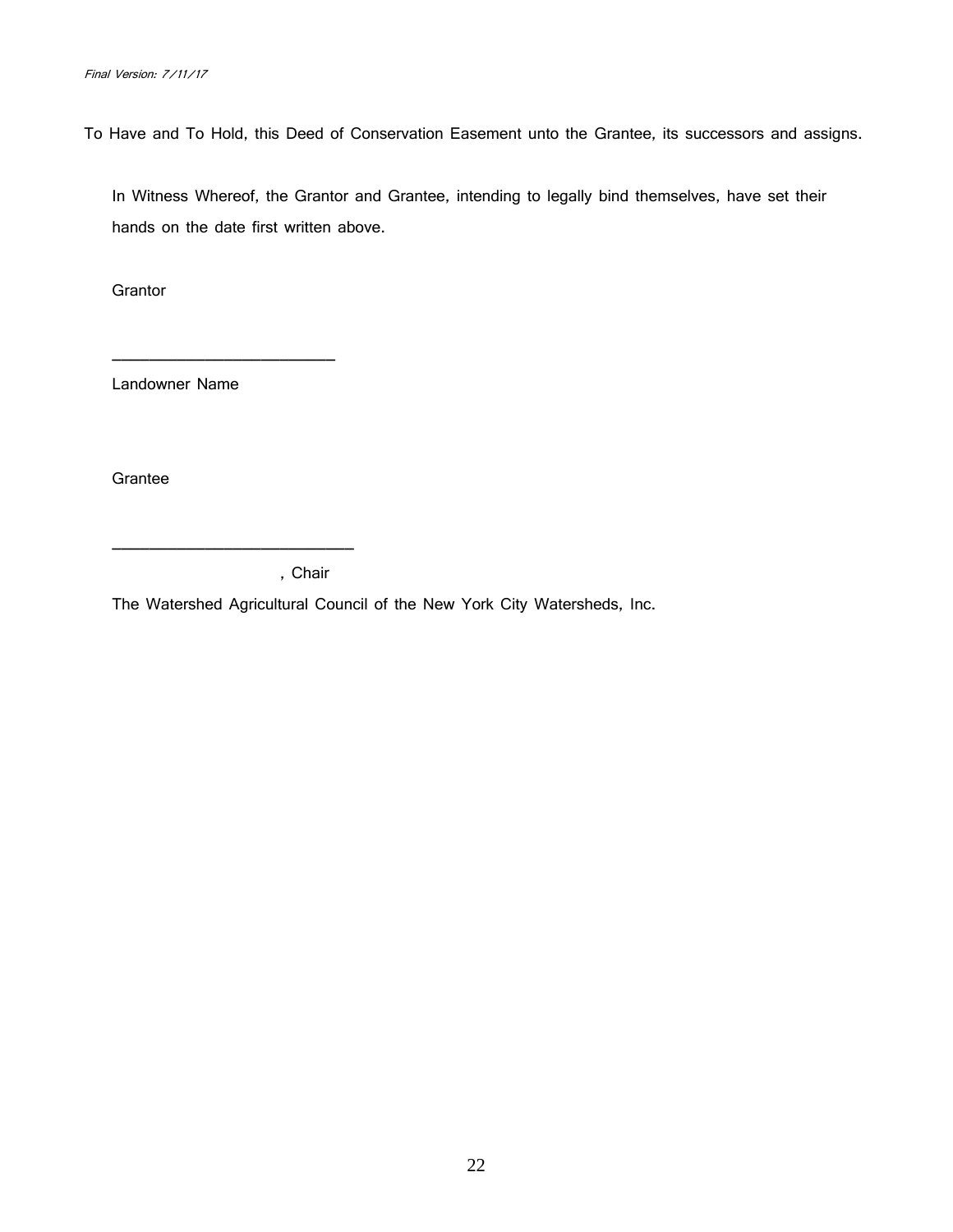# **ACKNOWLEDGMENTS**

State of New York (a)

County of  $\qquad \qquad$ ), ss:

On the \_\_\_\_\_ day of \_\_\_\_\_\_\_\_\_\_\_\_\_\_\_\_ in the year 201\_\_ before me, the undersigned, a Notary Public in and for said State, personally appeared, **\_\_\_\_\_\_\_\_\_\_\_\_\_\_\_\_\_\_\_\_\_\_**[landowner], personally known to me or proved to me on the basis of satisfactory evidence to be the individual whose name is subscribed to the within instrument and acknowledged to me that he/she executed the same in his/her capacity, and that by his/her signature on the instrument, the individual, or the person upon behalf of which the individual acted, executed the instrument.

Notary Public

State of New York (a)

County of \_\_\_\_\_\_\_\_\_\_\_\_\_ ), ss:

\_\_\_\_\_\_\_\_\_\_\_\_\_\_\_\_\_\_\_\_\_\_\_\_\_\_\_

\_\_\_\_\_\_\_\_\_\_\_\_\_\_\_\_\_\_\_\_\_\_\_\_\_\_\_\_\_\_\_\_\_\_\_\_

On the \_\_\_\_\_ day of \_\_\_\_\_\_\_\_\_\_\_\_\_\_\_\_ in the year 201\_\_ before me, the undersigned, a Notary Public in and for said State, personally appeared, \_\_\_\_\_\_\_\_\_\_\_\_\_\_\_\_\_\_[WAC], personally known to me or proved to me on the basis of satisfactory evidence to be the individual whose name is subscribed to the within instrument and acknowledged to me that he executed the same in his capacity, and that by his signature on the instrument, the individual, or the person upon behalf of which the individual acted, executed the instrument.

Notary Public